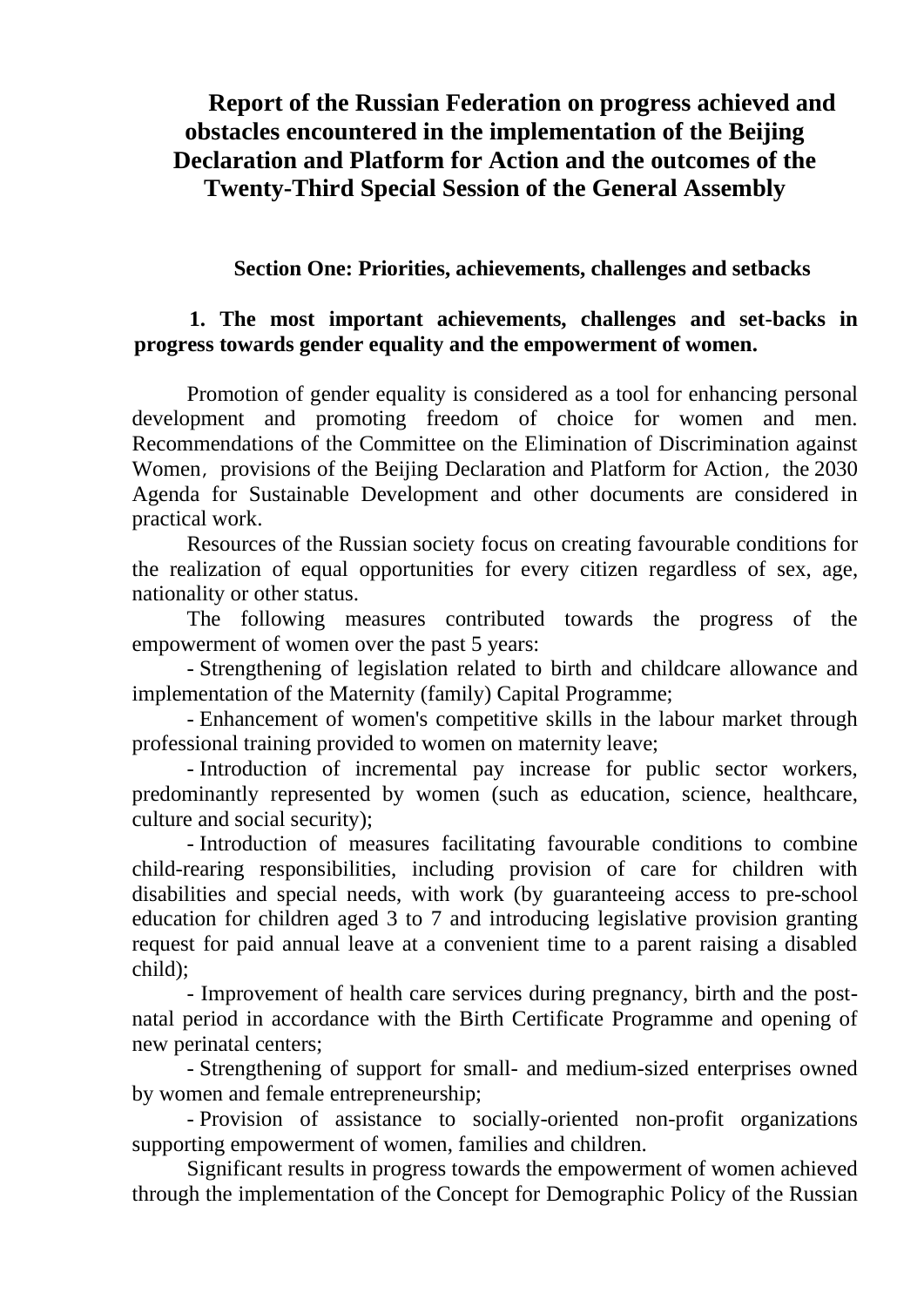Federation for the period up to 2025 approved by the Presidential Decree dated 9 October 2007 No.1351; the National Children's Strategy 2012–2017 approved by the Presidential Decree dated 1 June 2012 No.761; the Concept of the State Family Policy of the Russian Federation for the period up to 2025 approved by the Government Order dated 25 August 2014 No.1618-r; the Strategy of Actions for the Benefit of Senior Citizens in the Russian Federation up to 2025 approved by the Government Order dated 5 February 2016 No.164-r; the National Strategy for Women 2017-2022 approved by the Government Order dated 8 March 2017 No.410-r; as well as relevant action plans for their implementation and state programmes in the areas of education, health and social support.

Implementation of the Concept for Demographic Policy of the Russian Federation for the period up to 2025 includes the following activities: public health campaigns, mortality reduction initiatives, campaigns towards prevention and reduction of abortion rate, maternal and neonatal mortality rates, creating conditions and motivation for a healthy lifestyle, improving public support system concerning childbirth and childcare support to families, introducing facilitating measures for reconciling work and family life, satisfying the needs of the population in childcare and preschool facilities, promoting employment of parents of young children, and etc.

Different measures have been implemented within the framework of the Concept of the State Family Policy of the Russian Federation for the period up to 2025. Such measures include fulfilment of the necessary conditions for family formation and development as an independent and a fully-fledged entity of family policy, promotion of motherhood and fatherhood image, support and protection of families, motherhood, fatherhood and childhood, and safeguarding traditional family values.

The following measures are included in the implementation plan within the Strategy of Actions for the Benefit of Senior Citizens in the Russian Federation up to 2025: establishment of strategic frameworks focused on improvement of wellbeing and social and cultural development of senior citizens; introduction of activities aimed to improve elderly health and increase their life expectancy.

The National Children's Strategy 2012–2017 incorporates a set of actions towards the reduction of poverty and income shortages of families with children and aims to fill the gaps in pre-school educational facilities, as well as introduce measures to reduce number of socially vulnerable families, promote importance of family values and responsible parenthood, improve the quality and accessibility of services for families with children living in difficult circumstances, reduce cases of child abuse and domestic violence, and reduce number of orphans and children left without parental care.

The National Strategy for Women 2017-2022 contains actions aimed at safeguarding the health of women of all ages, promoting economic advancement of women, fostering continuous improvement of their income and welfare, preventing social disadvantage and violence against women, enhancing women's participation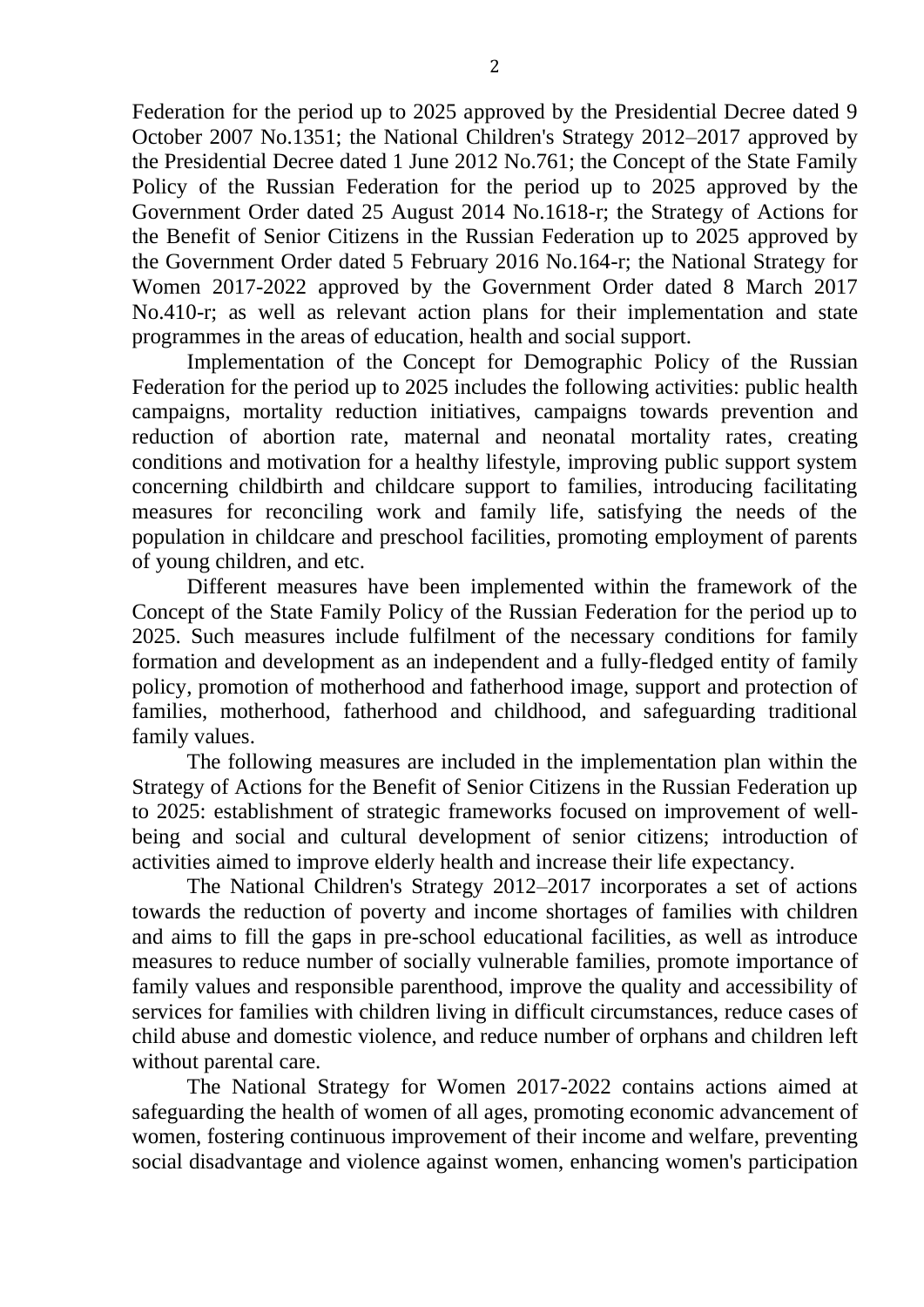in political and public life and advancing official statists related to matters of women's position in society.

Women are actively involved in social and political activities; represent legislative authorities, civic chambers, public councils and committees across all levels. Non-governmental women's organisations are traditionally socially oriented and focus primarily on family support, children, women, education, culture, social welfare, ecology, legal education, civic engagement, charity, volunteering and support provided to victims of violence. Financial support of these organizations is provided, including through the Presidential Grant Program and from budgets of the constituent entities of the Russian Federation.

Women's representation in the Government of the Russian Federation has increased. At present there are two women occupying a position of the Deputy Prime Ministers, compared to one in 2017. The Ministry of Health and the Ministry of Education are headed by women. There are 23 female deputy federal ministers (and 130 males holding the same position). Ten women serve as assistants/advisors of the federal ministers (with 32 men having the same position).

The Federation Council of the Federal Assembly of the Russian Federation (the upper house of Russian Parliament) is represented by 28 women, including the Speaker of the Federation Council of the Federal Assembly and the Deputy Speaker of the Federation Council of the Federal Assembly.

There are 70 female members in the State Duma of the Federal Assembly of the Russian Federation of the seventh convocation (the previous convocation had 21 women). 4 out of 25 the State Duma Committees are headed by women, with 8 women holding the position of the First Vice-Chairperson of the Committee and 10 women holding the position of the Vice-Chairperson of the Committee.

Women also hold key positions, such as the Governor of the Bank of Russia, the Commissioner for Human Rights in the Russian Federation and the Presidential Commissioner for Children's Rights.

#### **2. Which have been the top five priorities for accelerating progress for women and girls over the past five years through laws, policies and/or programmes?**

1. Strengthening of support provided to families with children (refer to points 1 and 10).

2. Promoting employment of female parents with young children (refer to point 7).

Federal Corporation for the Development of Small and Medium Enterprises plc (SME Corporation) implements the following programmes:

- "ABC's of Entrepreneurship", educational programme on setting up business from scratch and "School of Entrepreneurship", programme on business development. 16,524 persons completed these programmes in 2018, 58% of them were women.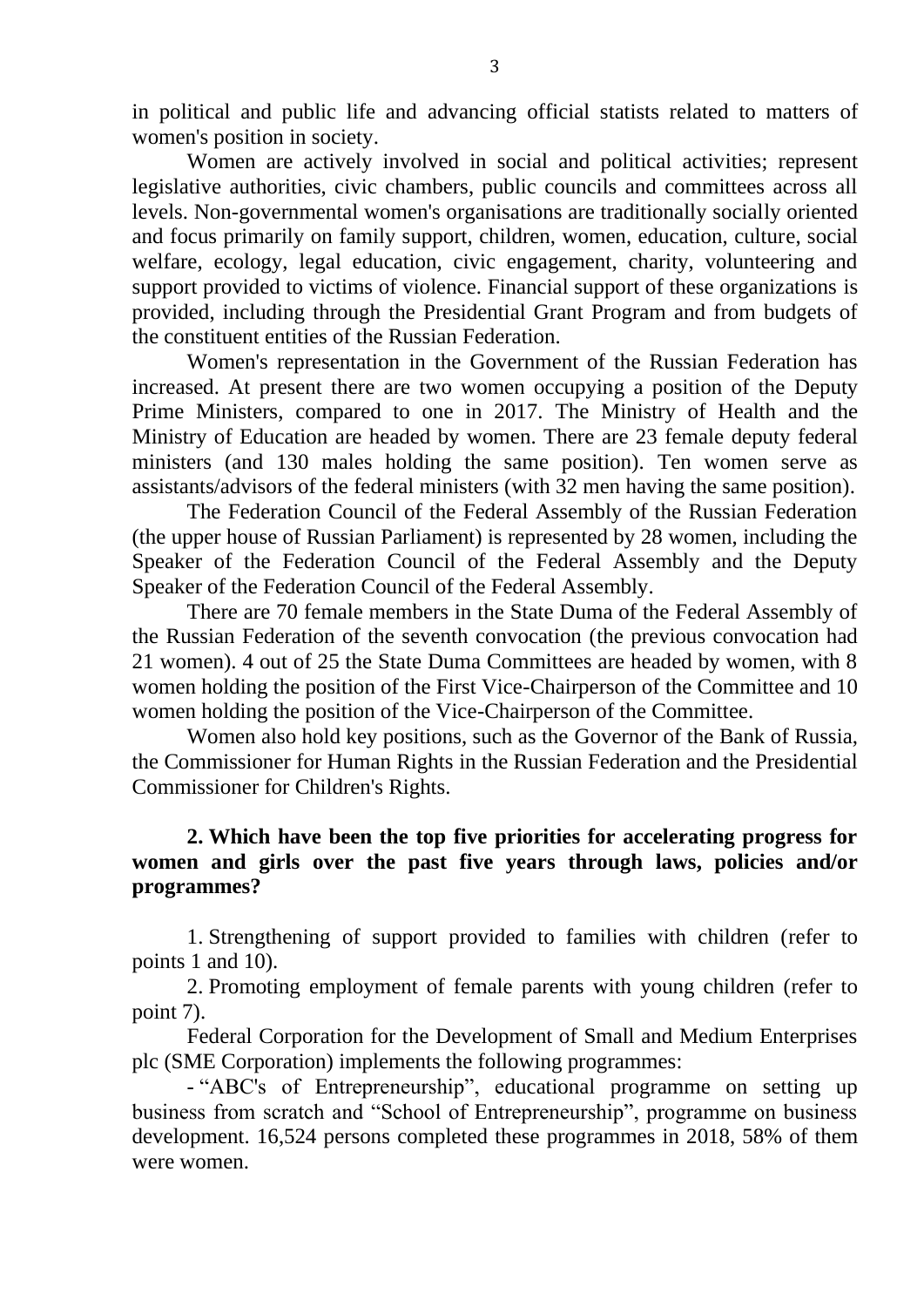- "Mom Entrepreneur" educational programme (hereinafter referred to as "Programme") specifically aimed at women on maternity leave and mothers of minor children, as well as women registered at the public employment agency. Programme is delivered over five full days and covers basic business skills, and effective business management, provides practical immersion in the business environment done by experienced experts and representatives of regional entities involved in development of small and medium enterprises. An independent jury selects best business plans presented by women and awards grants helping them to start their own businesses. In 2018 the Programme was implemented in 52 constituent entities of the Russian Federation. Number of female participants amounted to 2,170 persons and 42 of them were winners.

SME Corporation successfully introduced the SME Business Navigator, an information and analytical system, available free of charge to any person looking to start a new business or develop an existing one and can be accessed on the SME Business Navigator Internet Portal located at smbn.ru. The system is also available on Google Play and Арр Store through two linked mobile applications, "SME Business Navigator" and "SME Navigator. Support measures".

According to recent statistics available on 1 January 2019, over four million users are registered on the SME Business Navigator Portal and over one million SME entities with 40% of them represented by women. Official website of the SME Corporation features "Success Stories" section, dedicated to successful entrepreneurs who used support provided by the SME Corporation. This section features over 50 stories of successful female entrepreneurs.

3. Reduction of maternal and neonatal mortality and abortions.

A three-tier healthcare system available to all women during pregnancy, childbirth, postpartum and the neonatal period has been introduced in all regions of the Russian Federation. This system was developed to ensure collaboration of perinatal centres with other obstetrics outpatient centres and well woman clinics; opening of new perinatal care centres and implementation of quality mass prenatal screening focusing on foetus as well as women. When required, pregnant women are provided the timely medical care using the latest techniques. Neonatal and obstetric intensive care has also improved significantly.

In 2017 maternal mortality rate decreased by 27% compared with 2016. Maternal mortality rate stood at 7.3 deaths per 100,000 live births. Infant mortality rate in the Russian Federation decreased to 5.1 deaths per 1,000 live births in 2018.

During 2015-2017 overall rate of abortions in Russia decreased by 16% (627,127 in 2017, 688,117 in 2016 and 746,736 in 2015), first pregnancy abortion rate decreased by 21.5% (45,852 in 2017, 50,672 in 2016 and 58,433 in 2015).

## **3. Have there been taken specific measures to prevent discrimination and promote the rights of women and girls who experience multiple and intersecting forms of discrimination?**

Special focus is given to the position of rural women.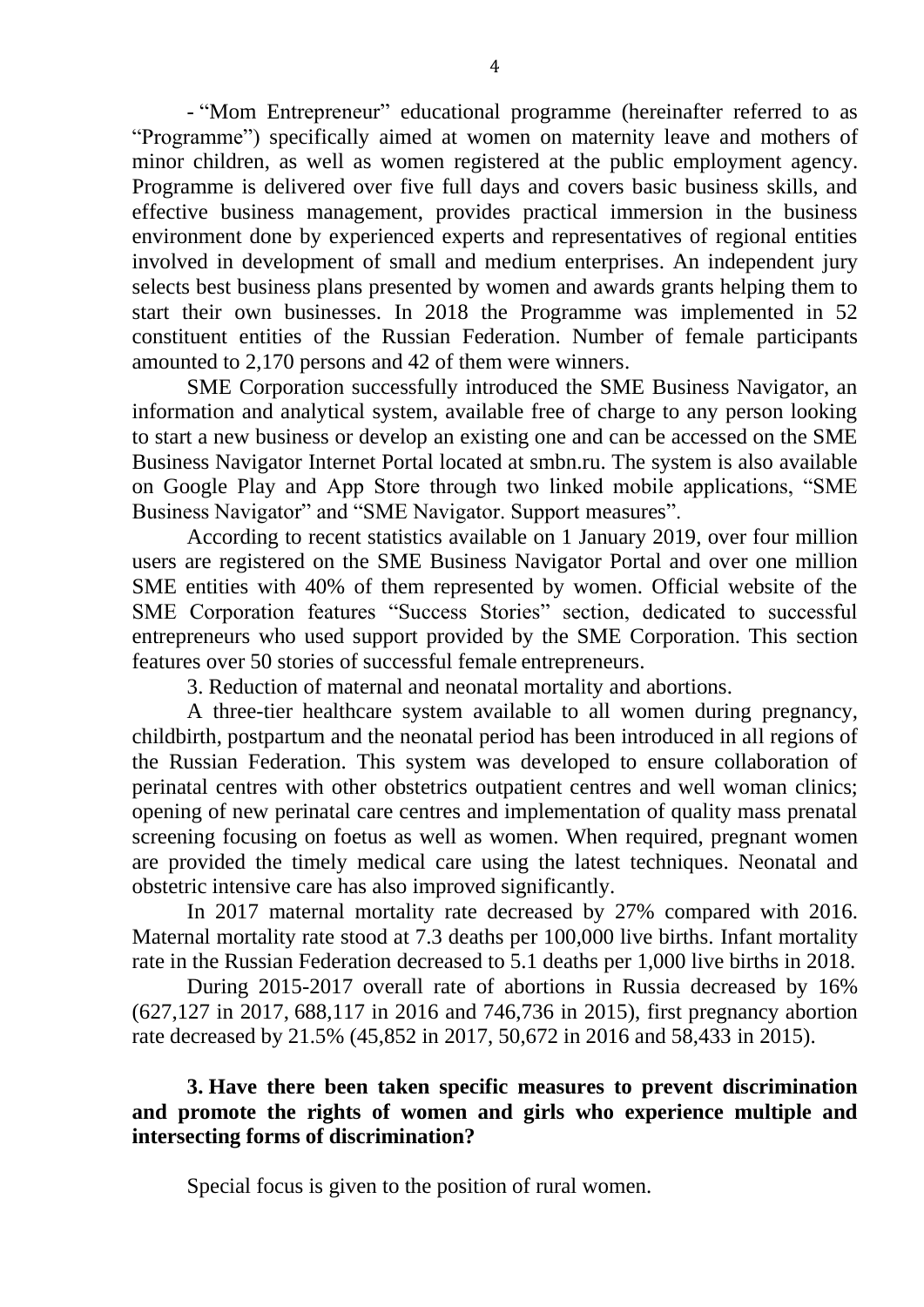36.7 million people in Russia or 25.6% of the total Russian population live in rural areas and 19.2 million of them are women (9.2 million women of working age, 6.6 million women above working age). Every third agricultural enterprise is headed by women and 30% of local government positions are also held by women. Different public sectors, such as education, healthcare and social welfare are majorly represented by women.

Life expectancy in rural areas is lower than in urban areas. Even though infant mortality rate dropped significantly in recent years, it is still higher in rural areas as compared with urban areas. The rural exodus remains as one of the major concerns.

Various priority issues are addressed by the State Programme on Agricultural Development and Regulation of Agricultural Products, Commodities and Food Markets, 2013–2020 established by the Order of the Government of the Russian Federation dated 14 July 2012 No.717, the National Strategy for Women 2017-2022, the National Rural Health Mission and others.

Different measures are taken to improve medical care in rural areas. There are 33.8 thousand outpatients and midwifery units, 2.0 thousand paramedical posts, 5.5 thousand dispensaries, including outpatient units, 1.4 thousand general medical care centres, 7.9 thousand first aid stations, 1.6 thousand rural community hospitals. To provide accessibility to primary health-care services including rural areas, the constituent entities of the Russian Federation are equipped with 1,016 mobile medical teams (equipped with ambulance vehicles), 48 mobile medical units, 107 mobile dental clinics, 98 mobile mammogram units, 867 mobile radiographic units and 30 mobile diagnostic units.

To improve accessibility of pharmaceutical treatments to rural citizens, medical personnel of the specialised healthcare units, located in rural areas without pharmaceutical services, have special permission to sell medicinal products to public, subject to obtaining a license for various pharmaceutical activities.

Financial aid is provided to support local initiatives of rural citizens for opening and renovation of recreational areas, sport and playground facilities; for preservation and restoration of natural landscapes, historical and cultural monuments; for preserving cultural heritage, folk arts and crafts. Financial aid is provided through the State Programme on Agricultural Development and Regulation of Agricultural Products, Commodities and Food Markets, 2013–2020 and should not exceed 2 million roubles.

The Women's Union of Russia is involved in various activities in rural areas. As a member of the Associated Country Women of the World, the Union actively participates in various events organised by them. Since 2016, programme "Women for Rural Revival" has been successfully implemented.

Women's Councils founded by the Women's Union of Russia are operating almost in all villages throughout the country and provide active participation in the development of rural areas.

Women's Councils try to draw attention of the government, local authorities and public to the position of rural women, address the most urgent issues, such as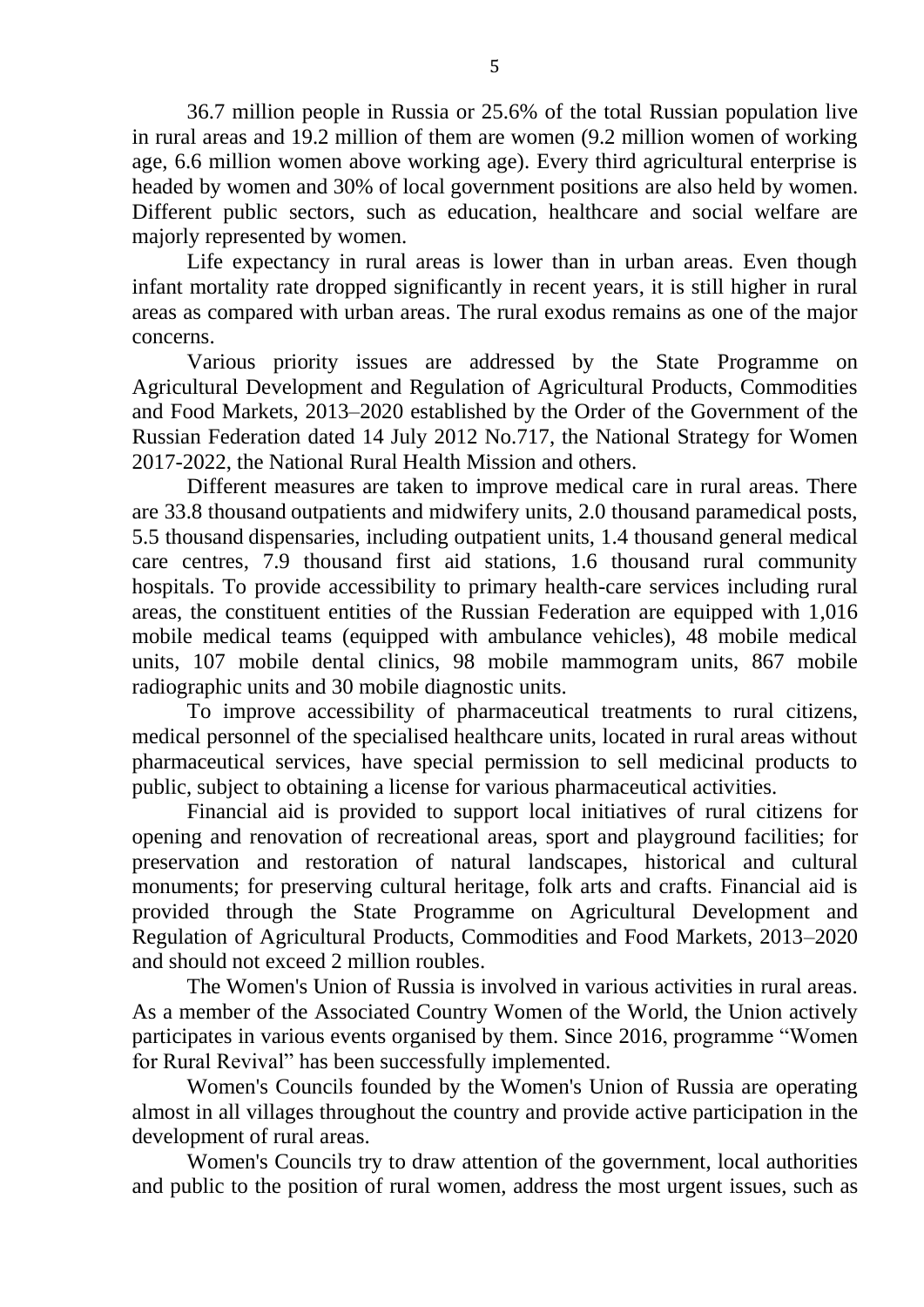employment and unemployment in rural areas, employment creation within reach of habitual residences and private subsidiary plots, access to health services, preschool and school facilities, transport services.

Women's Councils work closely with employment agencies and provide consulting services and basic business management training.

Women's Councils give considerable importance to social infrastructure in rural areas and provide support and assistance to families with social welfare and domestic issues, childrearing, facilitation of employment of women in manufacturing companies and social enterprises, and also help to set-up family businesses.

Women's Councils give significant importance to activities encouraging young families to remain in rural areas and development of household plots for young families.

The Government of Russia provides particular attention to HIV/AIDS positive women.

All constituent territories of the Russian Federation adopted regional action plans for 2018-2019 focusing on implementation of priority activities to prevent spread of HIV infection taking into consideration current epidemiological situation of HIV infection and review of implementation results of similar plans for 2016- 2017. The monitoring system on implementation of plans adopted by the constituent territories of the Russian Federation was developed and successfully introduced. The Government approved methodological recommendations for the "Development of inter-agency model programme on HIV prevention among key populations". These recommendations include proposals for HIV prevention and control among general and key populations.

#### **4. Has the increasing number of humanitarian crises caused by conflict, extreme weather affected the implementation of the Beijing Platform for Action?**

No, it has not.

## **5. Which are the top five priorities for accelerating progress for women and girls for the coming five years through laws, policies and/or programmes?**

Key development priorities were established by the Presidential Decree dated 7 May 2018 No.204 "On National Goals and Strategic Objectives of the Russian Federation until 2024".

The presidential decree instructs the government to achieve the following national development goals by 2024:

a) Ensure sustainable natural population growth;

b) Increase life expectancy to 78 years (80 years by 2030);

c) Ensure sustainable growth of real wages, as well as the growth of pensions above inflation level;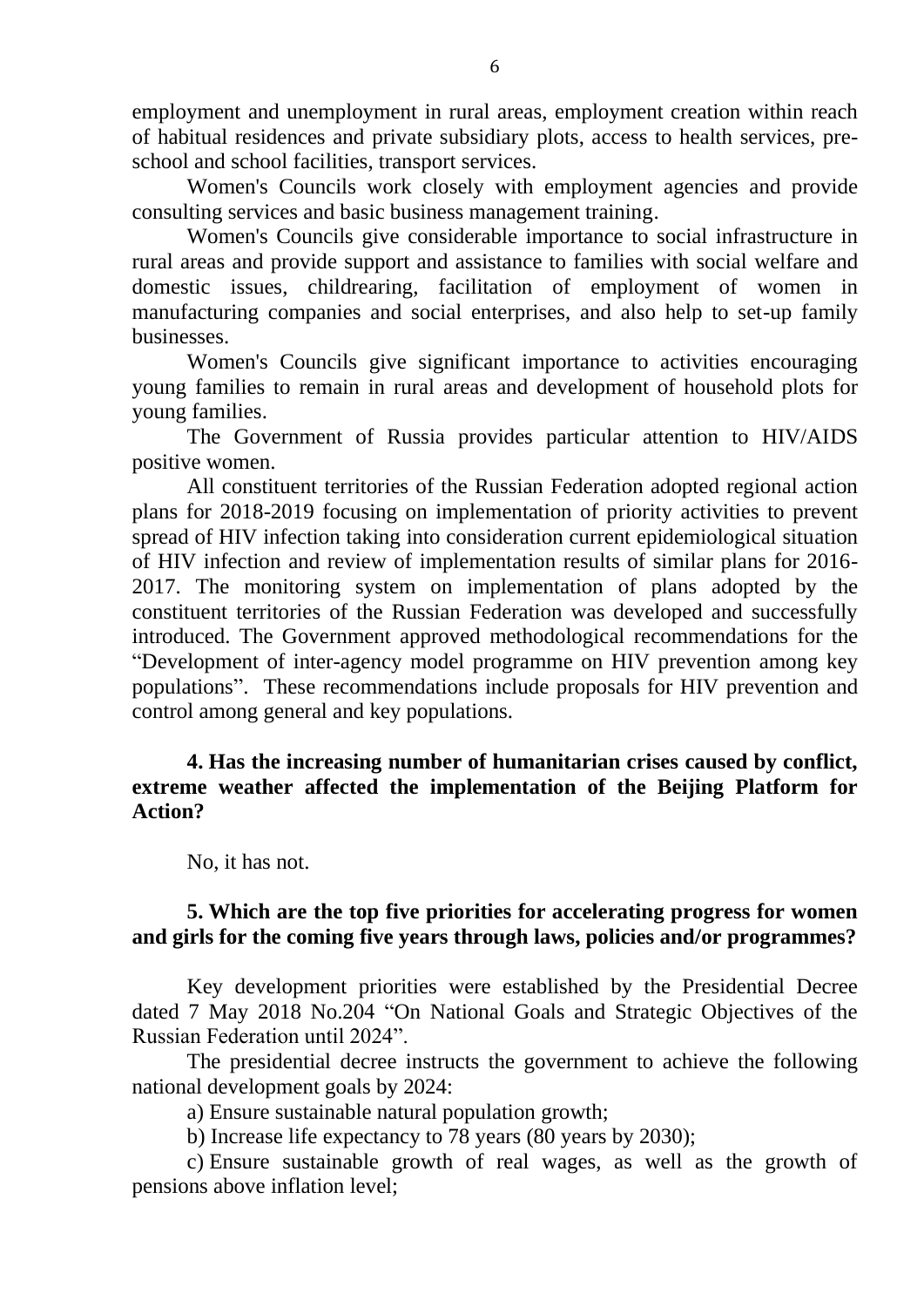d) Cut poverty in the Russian Federation in half;

e) Improve housing conditions for at least five million households annually;

f) Accelerate technological development and increase the number of organizations engaged in technological innovation to 50 percent of the total;

g) Speed up the introduction of digital technologies in the economy and the social sphere;

h) Take Russia into the top five largest economies, ensure economic growth rates exceeding international rates, while at the same time maintaining macroeconomic stability, including inflation under four percent;

i) Support high-productivity export-oriented businesses in the basic sectors of the economy, primarily, in manufacturing and the agro-industrial complex, based on modern technology and staffed with highly qualified employees.

Pursuant to the decree, the government endorsed twelve national projects to ensure establishment of breakthrough technologies and socioeconomic development of the Russian Federation: "Healthcare", "Education", "Demography", "Culture", "Safe and high-quality motorways", "Housing and urban environment", "Environment", "Research", "Small and medium-sized businesses and support for individual entrepreneurs", "Digital economy", "Labour productivity and employment support", "International cooperation and export".

National priorities for accelerating progress for women were defined by the abovementioned strategic documents and they are closely related to establishment of right conditions for empowerment and advancement of women.

To accelerate further progress for women within the Demography national project and supporting federal projects (Financial Support for Families with Children, Promotion of Women's Employment - Creation of Conditions of Preschool Education for Children Under Three Years of Age, Senior Generation, Strengthening Public Health, Sport is the Norm of Life) the following measures were contemplated:

- Improve financial support mechanisms to families after childbirth (based on the number of children);

- Provide further and vocational training services and refresher courses to women on childcare leave rearing children up to three years of age, which will encourage integration of women into active employment;

- Create 225 thousand new places in nurseries and development of private pre-school education institutions to achieve 100% accessibility of pre-school education for children up to three years of age by 2021;

- Create environment for senior citizens (majority of senior population in Russia are women) necessary for active aging, expand long-term care services, improve living conditions in residential institutions providing institutional care bringing them as close as possible to conditions provided in a family home;

- Promote healthy lifestyle habits among citizens, including healthy nutrition, physical exercise and sports, encourage citizens to quit smoking, etc.

The Healthcare national project includes measures to maintain good health, prevent diseases and reduce mortality rate.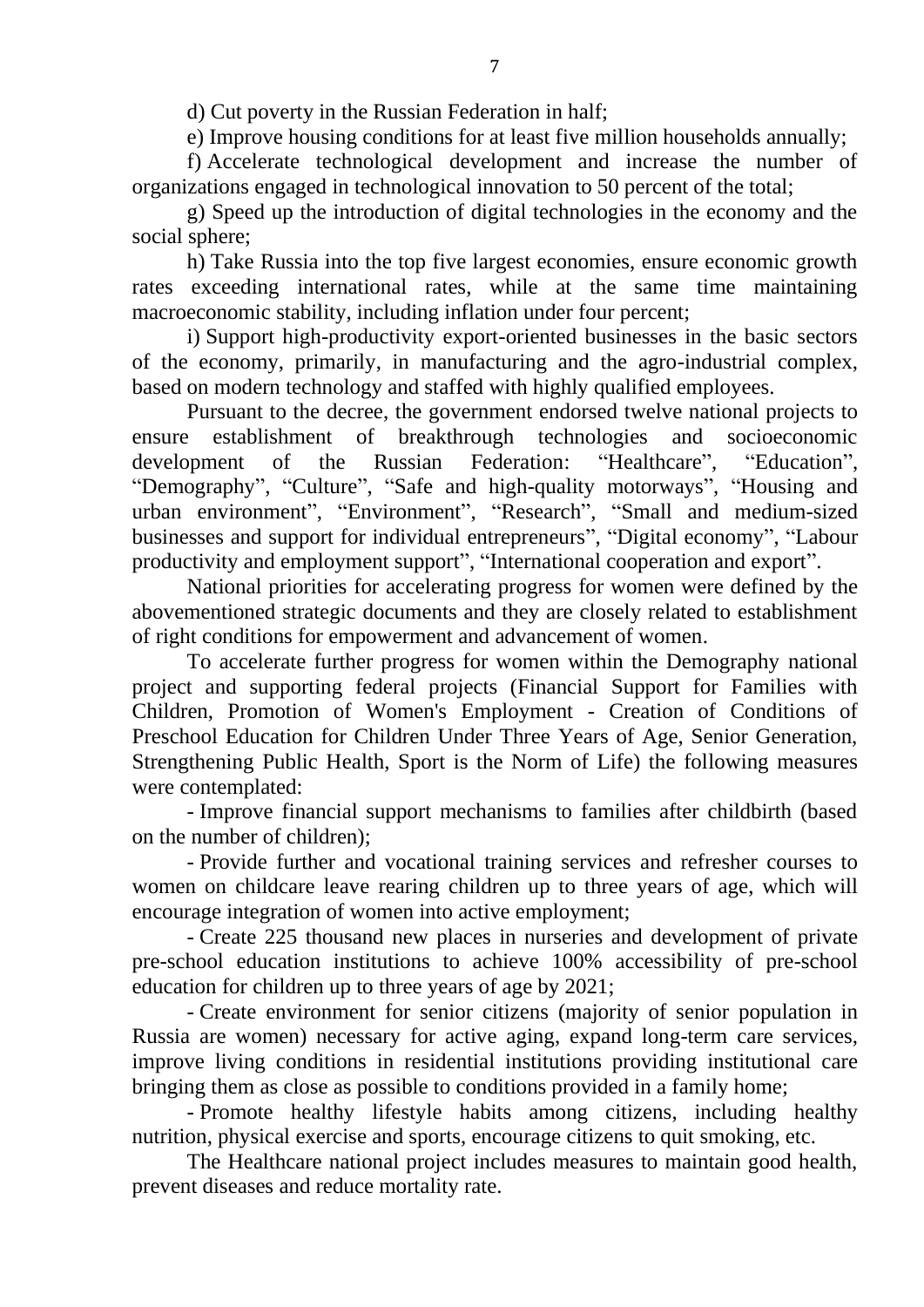The federal project "Acceleration of small and medium-sized enterprises" and the national project "Small and medium-sized businesses and support for individual entrepreneurs" (hereinafter referred to as national project on small and medium-sized enterprises (SME)) include activities providing a range of services and supportive measures to SME entities in dedicated centres My Business, including financial (credit, hypothec and leasing) services, consulting and educational support on development and modernisation of production facilities, social enterprises within women's entrepreneurship sector.

The federal project "Promotion of entrepreneurship" that falls within the SME national project envisages educational programmes and courses designed to develop entrepreneurial competencies of women. All constituent entities of the Russian Federation plan to implement activities dedicated to development of women entrepreneurship using existing infrastructure or other facilities provided by local authorities free of charge.

The Council of the Eurasian Women's Forum supported the following projects within the National Strategy for Women 2017-2022:

1. Women for Sustainable Industrial Development. The main goal of the project is to increase the share of women taking part in sustainable industrial development; attract more female students into STEM careers; increase the number of socially important projects lead by women; attract women in fulfilment of industrial projects at regional level. Implementation of this project throughout 2019 will be provided through regular monitoring of the women's employment rate in the manufacturing sector; assessment of women's role and position in the manufacturing industries taking into account international experience; develop systematic collaboration with Russia's leading technical higher education institutions; invite schoolgirls to open days at the technical higher education institutions and female students to career fairs and "Day Without Turnstiles" events to make it possible for them to visit industrial facilities and watch the process of work there; compile a list of competencies deemed appropriate for female participants invited to attend the pilot project within WorldSkills Championship; implement joint projects in the field of sustainable industrialization and green technologies, industrial digitalization and development of online trade platforms; implement projects on technical cooperation in the field of creative industries including traditional artistic crafts and tourism services.

2. Women in Digital Economy. STEM Project. This project is designed to focus the attention of the government, businesses and professional associations to women-led projects in social, cultural, financial and economic, scientific and other areas; to increase public awareness of the women's role in a socio-economic development of the country. Presentation of the nationwide research study "Women of Russia. Their place and role in a socio-economic development of the country" is planned to be delivered after 2019 results are finalized.

3. Women's Cooperation in the World Trade. The project aims to increase the number of women-led companies, involved in export activities, including small and medium-sized enterprises (SMEs); increase volume of export in women-led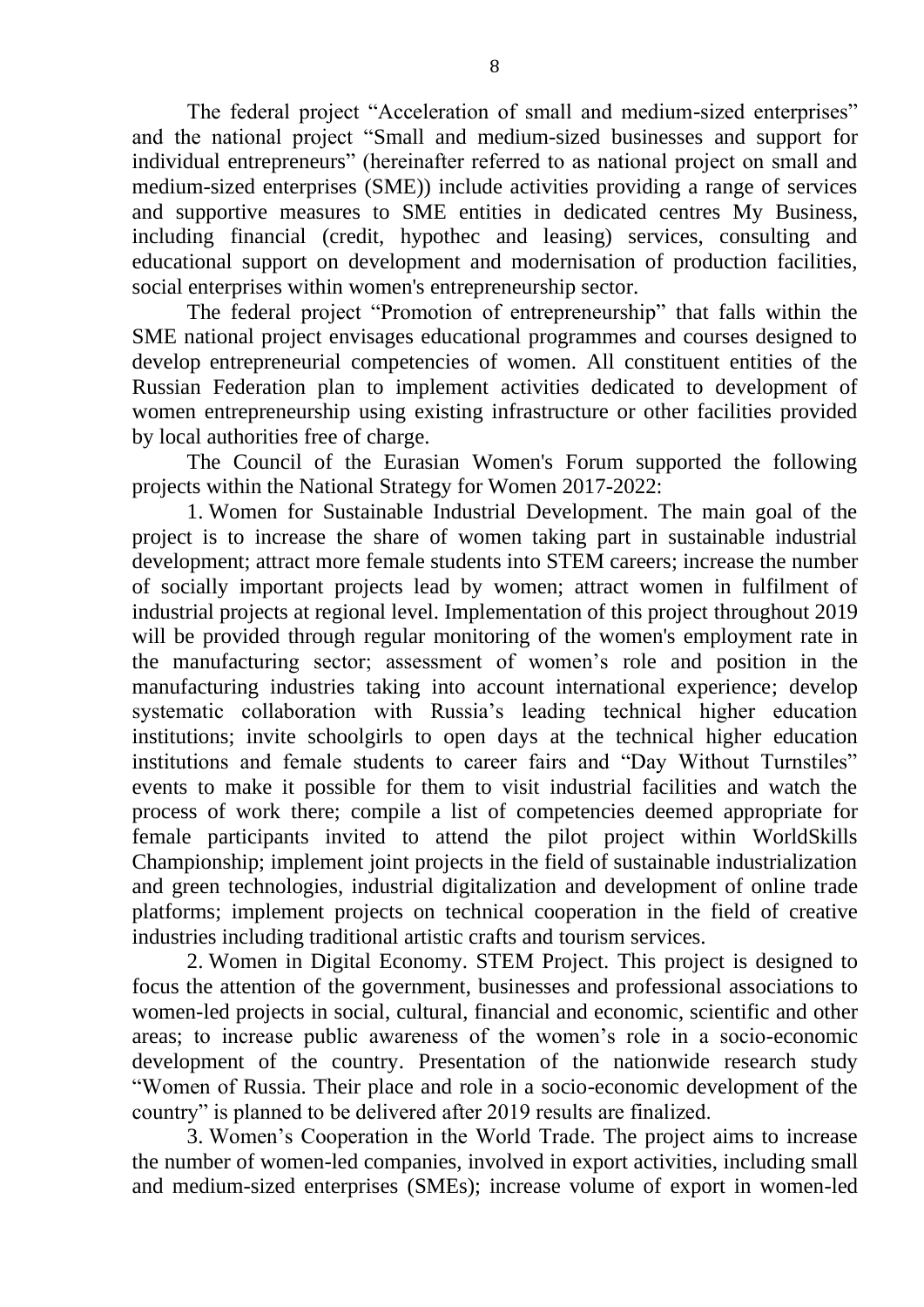companies engaged in international trade; create powerful tools to encourage export activities by incentivising most successful women-led companies engaged in non-resource exports. Throughout the project implementation, women-led companies will be encouraged to participate in various projects initiated by the Russian Export Center JSC on financial and non-financial support provided to communication software developers, such as Made in Russia project and exhibition and trade fair activities.

4. Development of Women's Entrepreneurship. The project is designed to promote women's entrepreneurship in the age of digital economy, provide access of women entrepreneurs to information, education, finance and market place; implement international projects and initiatives to increase women's entrepreneurship activities and empower women in the socio-economic development of the country. The Mom Entrepreneur subproject is still ongoing and the International competition of women's entrepreneurship projects and projects on development of women's entrepreneurship together with the Women Entrepreneurs Finance Initiative (WE-FI) is planned to take place in the near future.

5. Women's Financial Literacy. This project promotes financial literacy and financial competence of women in the era of the digital economy. The project plans to initiate implementation of the international and national programmes and initiatives aimed to improve financial literacy of women, an important factor that contributes in the growth of household wealth (within the G20, OPEC project on Financial Education in the 6 CIS and other countries); and to undertake research on women's finical literacy, set up courses and training programmes for women, such as the International project together with the World Women Banking and events in organized in conjunction with the Russian Financial Literacy Week for Children and Youth and the Russian Savings Week.

6. Women Volunteers. Partnership for Development. The project supports the development of the women's volunteer movement (volunteering). The project envisages collaboration with female volunteers and socially oriented female volunteering projects in collaboration with the Federation Council other and federal and regional authorities. Particular importance is given to the development and strengthening of collaboration between various volunteers associations and organisations and the regional civic chambers on issues concerning female volunteering.

7. Women Developing Corporate Philanthropy. This project promotes incorporation of new technologies in philanthropy by promoting awareness of the women's role in the development of private and institutional philanthropy, corporate social responsibility and includes promotion of the successful Russian philanthropy projects. Organisation of the Russian Donors Forum annual conference also falls under the umbrella of this project.

8. The Eurasian Women's Community Web Portal. The project includes the following activities and initiatives: development of international relations between women striving to maintain peace and promote sustainable development; provision of support and motivation to women living in Russia and abroad, seeking personal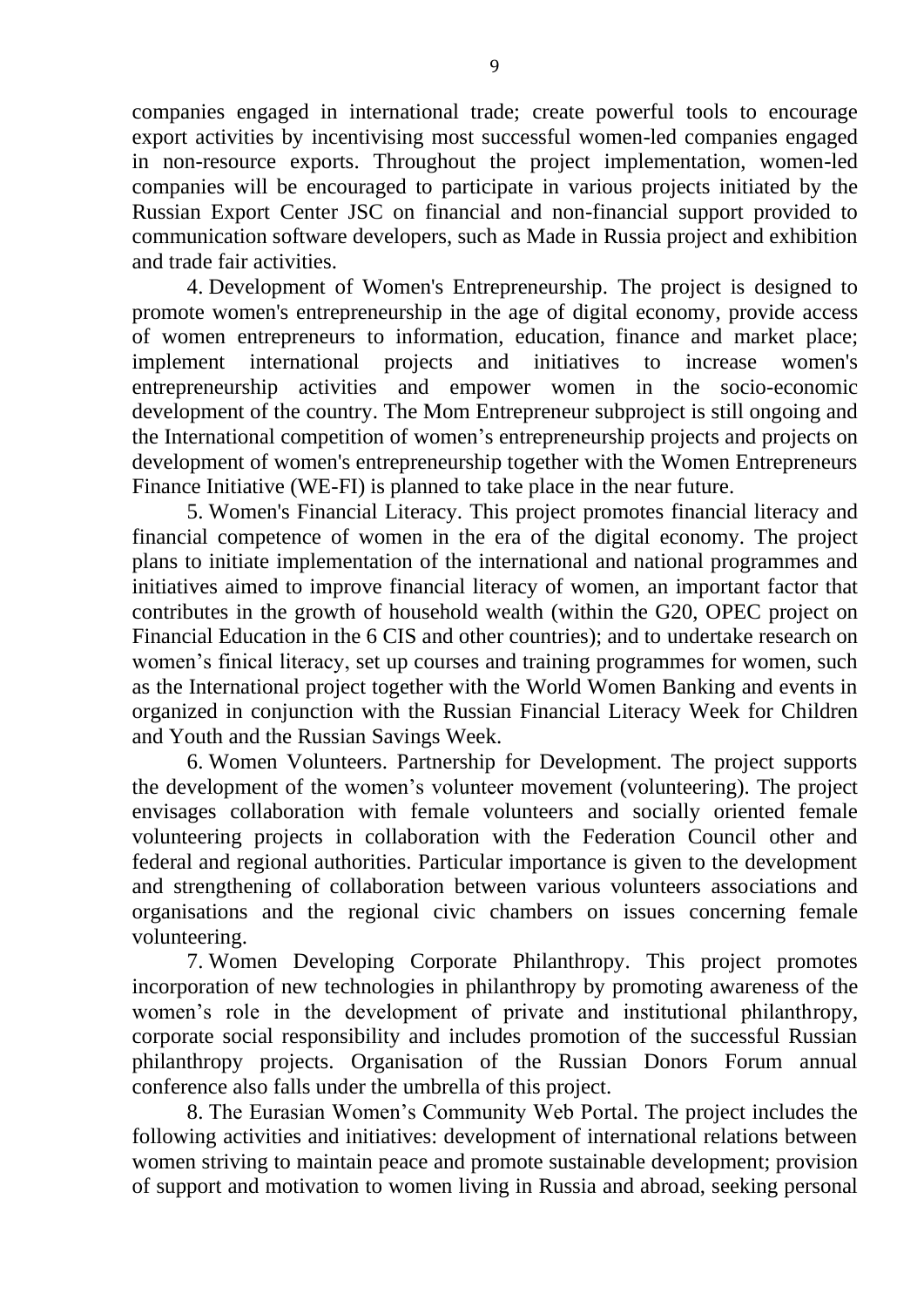fulfilment; provision of the information support to the Council of the Eurasian Women's Forum and the Third Eurasian Women's Forum. Implementation of the project also includes production of publications in different languages on women's role in politics, economy and culture of Russia and the world (including machine translation into 100 languages) within the Responsible Media programme focusing on collaboration and information exchange, as well as the media coverage of major international events; maintaining the register of active women's organisations in Russia; newspaper and video production, preparation of analytical material and digests.

Other priority areas include prevention of violence against women and acceleration of women's participation in political and public life.

To ensure progress in the above mentioned areas, Russia together with the Council of Europe with the financial support provided by the European Union work closely on the cooperation programme for the implementation of the National Strategy for Women 2017-2022. The cooperation programme includes a wide range of activities dedicated to enhancing theoretical and practical skills of representatives of relevant authorities and institutions in order to promote and protect the advancement of women. The Federation Council, the State Duma of the Federal Assembly of the Russian Federation, the Office of the Commissioner for Human Rights in the Russian Federation, relevant federal executive authorities and various non-governmental organizations are among the partners of this programme. Different events and activities within the programme are organized across the constituent entities of the Russian Federation.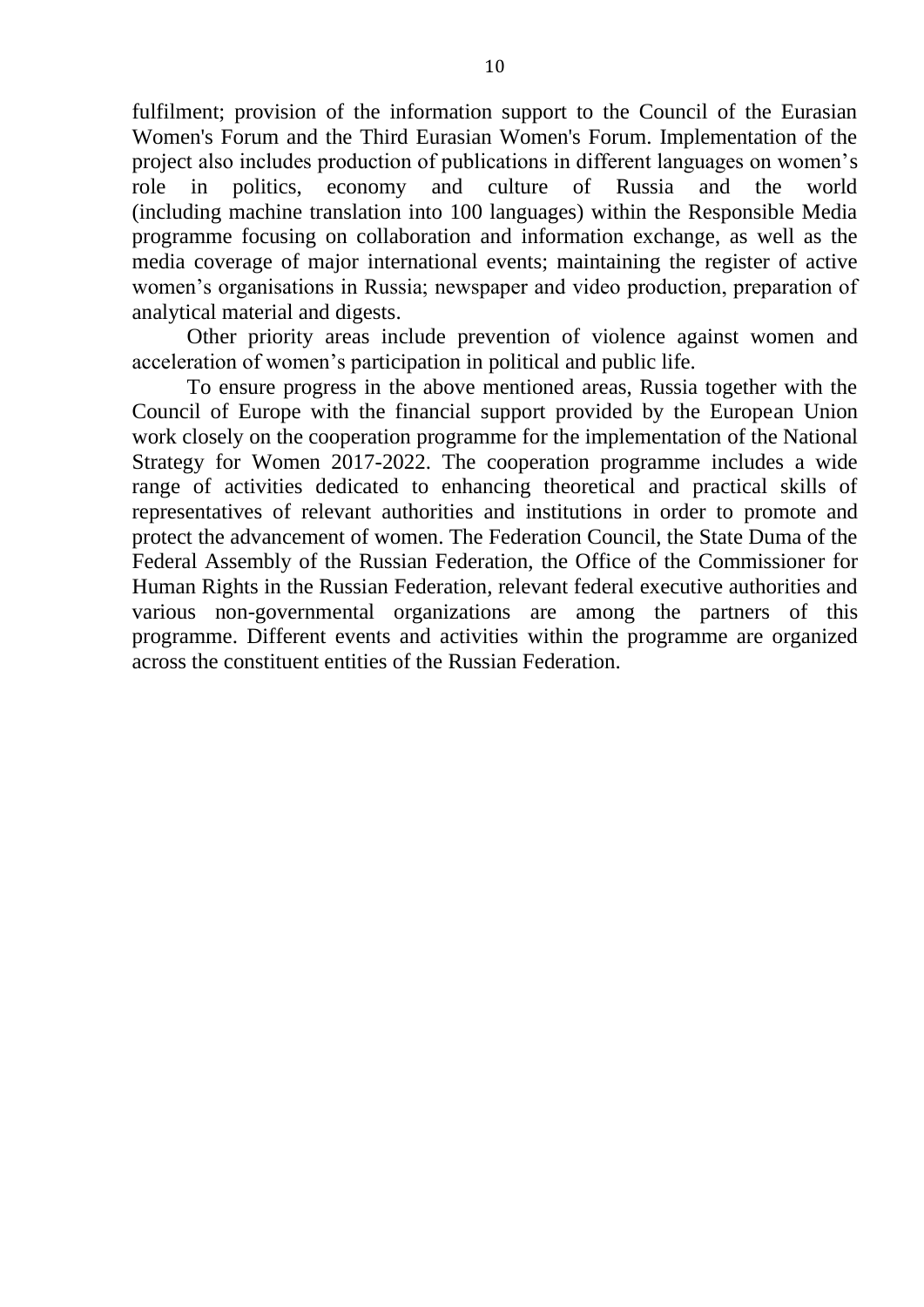#### **Section Two: Progress across the 12 critical areas of concern**

#### **Inclusive development, shared prosperity and decent work**

#### **6. What actions have been taken to advance gender equality in relation to women's role in paid work and employment?**

Policies promoting employment of women with children play an important role in poverty alleviation and human capital development.

One of the focus areas of the National Strategy for Women 2017-2022 aims to increase competitiveness and employability of women rearing minor children.

The Europe 2020 strategy target is to reach a 75% employment rate of women aged 20-64. The current employment rate of women in Russia is 70,5%, representing almost half of the workforce in the country. The main sectors in which women workers are employed are: education, science, culture, healthcare and social security.

Women account to 84% of the highly skilled professionals in business management and administration, 78% of management in restaurant and hotel business, 63% of the top management in the corporate sector, and 48.2% of highly qualified specialists in the field of science and technology.

One of the most significant areas of the The National Strategy for Women 2017-2022 is aimed to promote of women's entrepreneurship and education of natural sciences and mathematics, increase digital literacy and advance digital skills. All these activities lead to increased competitiveness of women in the economy.

Advancement in technology and equipment has a positive effect on working conditions and reduce the negative impact of dangerous and harmful production factors on women's health. Besides, there are certain professions and jobs that became obsolete in modern production. In view of this, the current list of physically demanding occupations and occupations involving harmful or hazardous working conditions which prohibits women form performing the abovementioned jobs is being reviewed (as approved by the Government Order dated 25 February 2000 No.162). Approval of the updated list will enhance employment opportunities for women.

Incremental pay increases for public sector workers, predominantly represented by women, increases their level of income.

Multiple studies confirm that modern women are eager to combine work with family responsibilities. This fact places a tremendous responsibility on the Government to create right conditions enabling full use of professional and labour potential of women in the modern economy without compromising their capacity to be mothers.

The Government focuses its efforts to provide further and vocational training and refresher courses to women on childcare leave rearing children up to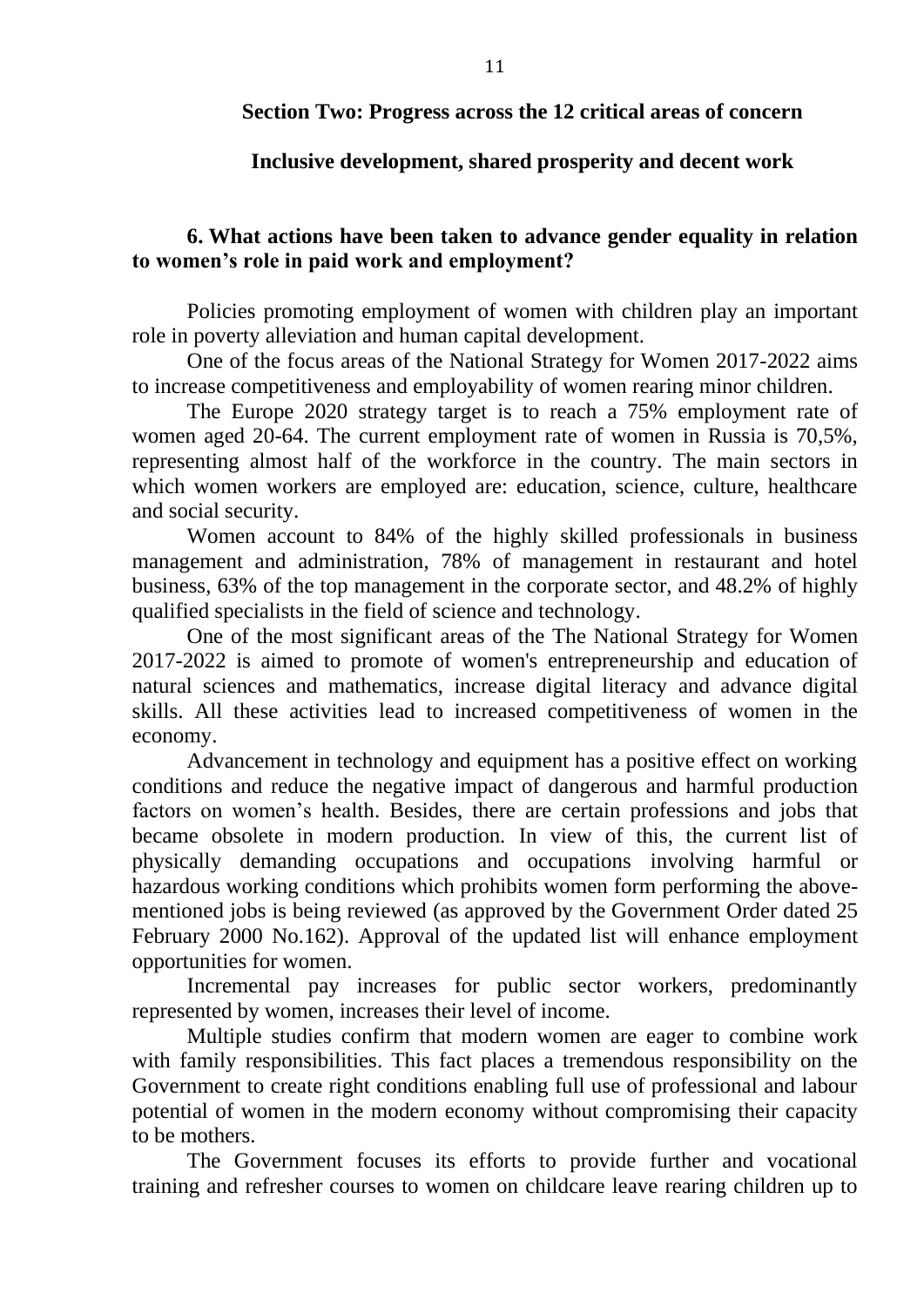three years of age to encourage their integration into active employment. This measure facilitates their return to a former place of employment and provides opportunities for future career growth.

Professional training completed during childcare leave enables women to change a type of professional activity or a place of employment and leads to increased competitiveness and employability. Besides that, such measures help employers to reduce expenditures on further training and refresher courses provided to women returning to work after maternity leave and direct employer to development of effective work relationships with this category of women.

Further training is of utmost importance for women with low level of competitiveness (mothers with multiple children and mothers of mothers of children with disabilities), as well as for women whose professions require continuous advancement of professional knowledge and skills.

Authorities of the constituent entities of the Russian Federation provide over 500 vocational training programmes and 300 professional development programmes annually to women on childcare leave rearing children up to three years of age.

Measures aimed at developing opportunities for flexible and remote employment to women with children are also being taken into serious consideration. Executive authorities of the constituent entities of the Russian Federation run ongoing awareness raising campaigns for women rearing children under three years of age regarding employment opportunities with flexible or reduced working hours or on a part-time basis; they encourage development of remote and flexible employment opportunities for women rearing children between one and a half and three years of age. They also promote temporary employment of female graduates of vocational training institutions rearing children between one and a half and three years of age through internships partially compensate employers' labour costs that include wages paid to this category of women and their supervisors.

Pre-school childcare institutions such as nurseries and kindergartens play a key role in supporting women's employability. Russia has an extensive network of such institutions.

At present Russia has achieved almost a 100 percent access rate of preschool education available to children between three and seven years of age. The Demography national project includes implementation of the federal project promoting employment opportunities for women with children and achievement of a 100 percent access rate (by 2021) of pre-school education available to children up to three years of age. This Federal project sets an important goal to create at least 255 thousand new places in nurseries and promote private childcare institutions.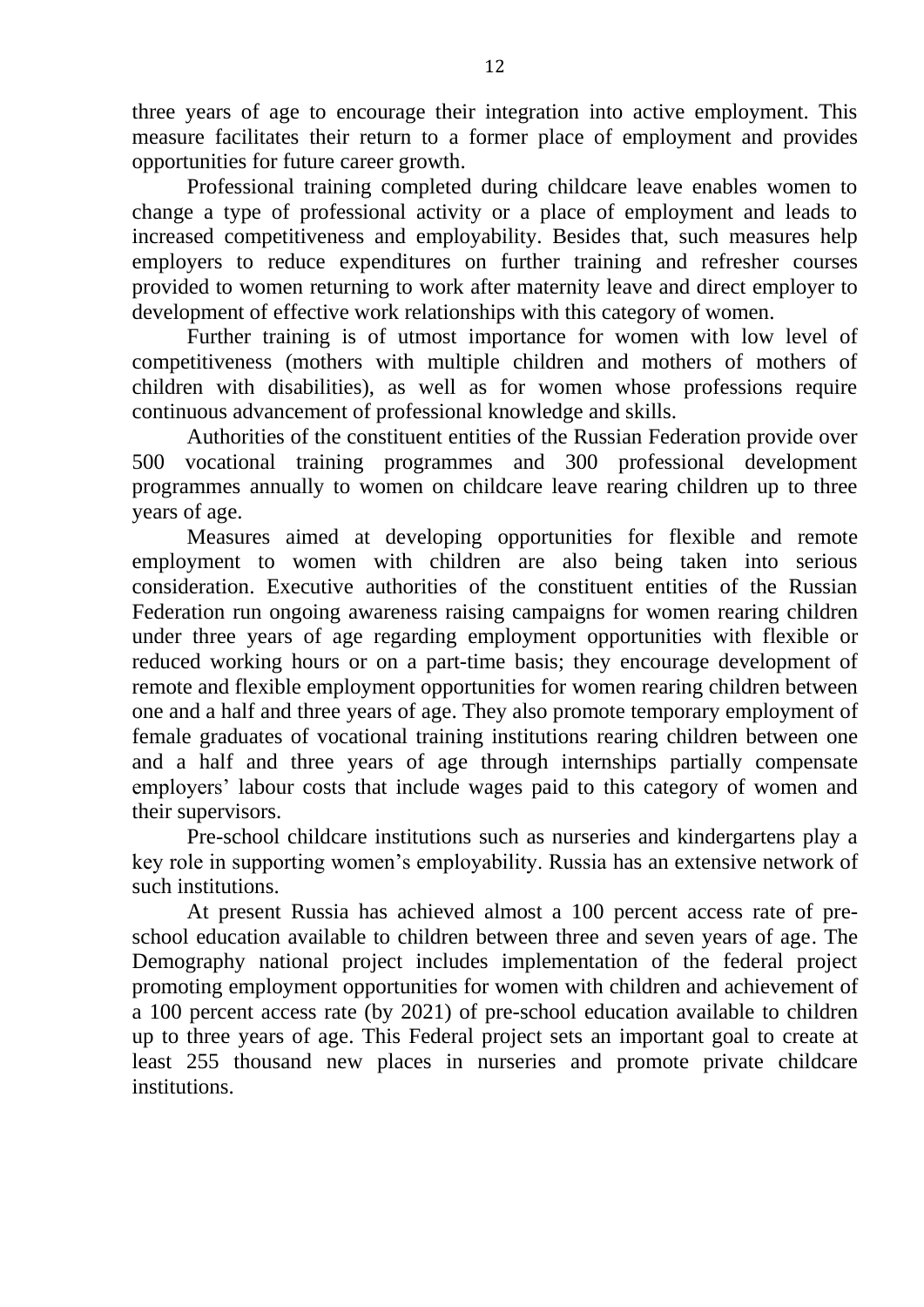#### **7. What actions have been taken to recognize, reduce or redistribute unpaid care and domestic work and promote work-family conciliation?**

The Russian Federation has an established system of benefits in connection with the birth and upbringing of children, including childcare benefits.

The national Employment Programme includes activities aimed to promote employability of women with children. This programme provides vocational training opportunities by referral from the government employment services and facilitates return to a former place of employment (upon completion of refresher training) or return to work activities from childcare leave rearing children up to three years of age to a new place of employment suitable for conciliation of work and child rearing responsibilities.

In 2018 16 thousand women that took childcare leave rearing children up to three years of age started further professional training programmes. During the same year 13 thousand people completed further professional development programmes. 8.6 thousand women completed refresher courses and 4.4 thousand women completed further professional development training (in 2017 – 12.6 thousand, 8.3 thousand and 4.3 thousand, respectively). 15.5 thousand services cases were solved to assist women on childcare leave rearing children up to three years of age received, including career guidance, employment and professional education.

Some of the constituent territories of the Russian Federation enacted legal and regulatory acts that ensure rights of women with minor children to receive priority services related to self-employment, temporary and public employment.

## **8. Has your country introduced austerity/fiscal consolidation measures, such as cuts in public expenditure or public sector downsizing?**

No, it has not.

#### **Poverty eradication, social protection and social services**

## **9. What actions have been taken to reduce/eradicate poverty among women and girls?**

The Presidential Decree dated 7 May 2018 No.204 defines national goals and strategic development objectives of the Russian Federation through to 2024, including poverty reduction by half, i.e. from 13.2% in 2017 to 6.6% by 2024.

Currently the Government works on the action plan necessary to achieve national goals and strategic development objectives of the Russian Federation through to 20124 "Sustainable growth of real wages, as well as the growth of pensions above inflation level. Cut poverty in the Russian Federation in half".

This goals will be achieved through the following measures: increase of the minimum wage adjusted for costs of living; maintain correlation between average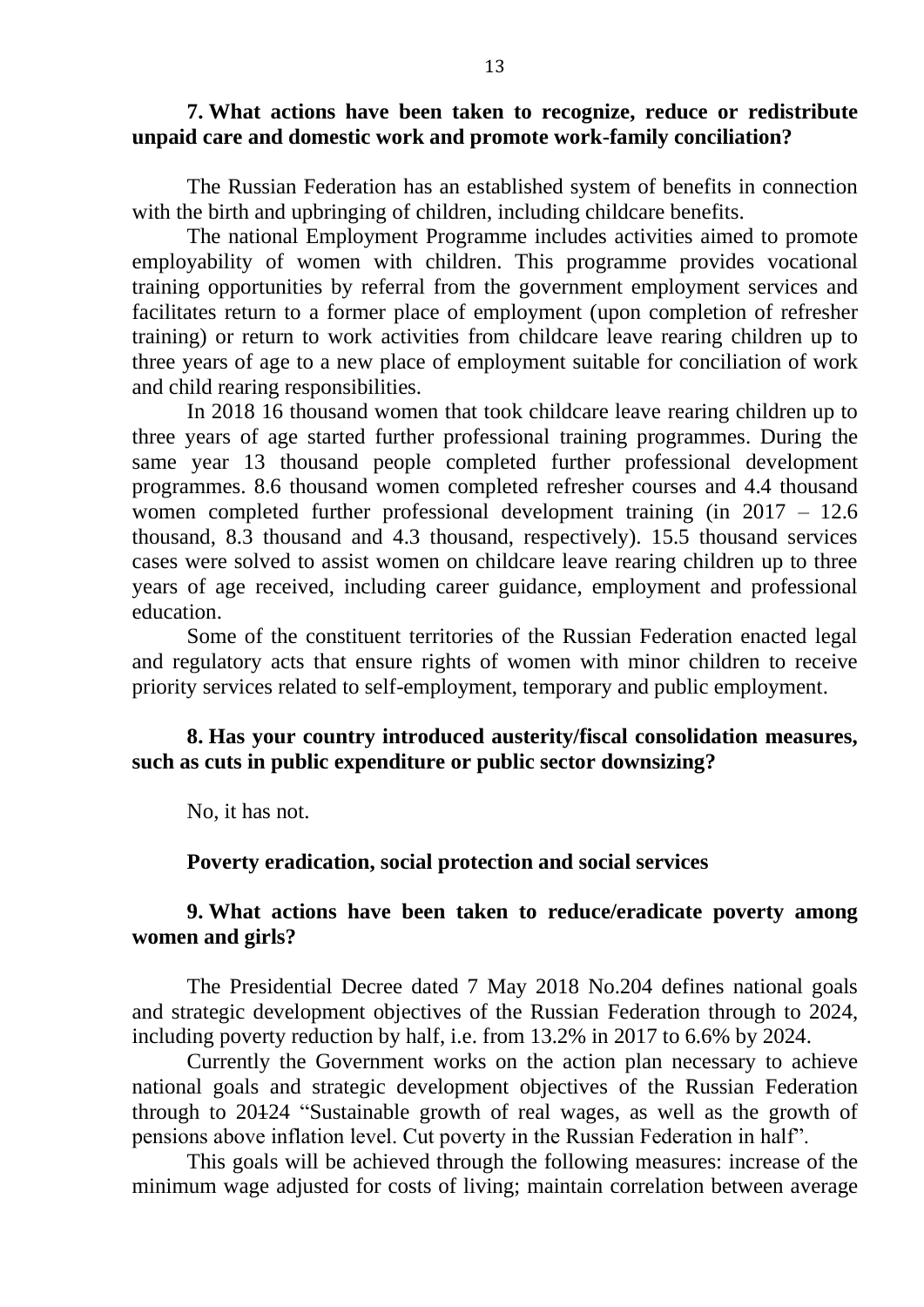wages paid to certain categories of public-sector workers and other workers in the constituent entity of the Russian Federation; indexation of wages paid to publicsector workers; annual increase of pensions exceeding prior year inflation rate; indexation of social benefits and allowances.

Introduction of the social contract, a state support measure to low-income citizens, will be one of the key instruments in poverty reduction. Experience shows that social contract system is the most effective approach towards poverty alleviation as it encourages the citizens to take action to improve their financial status.

Poverty alleviation based on social contract system includes the following measures:

- Promote employment among unemployed citizens of working age;

- Provide assistance in setting up socially oriented business activities, such as hairdressing services, construction and renovation services, child stores, car repair services, fruit and vegetable farms;

- Create suitable conditions for parents for child caring and education. The Government provides different types of supplementary education activities, regular health screening of children with medical conditions and social services in specialised social welfare institutions;

- Provide support to young families acquiring vocational education. Young family members following full-time course of studies are eligible to receive financial aid covering final year tuition fees;

- Provide one-time substantial financial support to rural low-income families with 5 or more children, helping them to establish private farming activities.

Social support measures are target oriented and provided on a case-by-case basis.

## **10. What actions have been taken to improve access to social protection for women and girls?**

Social support measures to families with children are established at the federal and regional levels.

Provision of the state support benefits to families with children is defined by the Federal law on State benefits for citizens with children dated 19 May 1995 No.81-FZ.

Rights to receive state benefits concerning childbirth and childcare are provided to citizens eligible for compulsory social insurance provided during the period of temporary disability and maternity leave, i.e. employed citizens, as well as to citizens whose eligibility if affected due to unemployment.

The following types of benefits are provided: pregnancy and childbirth benefits, one-time benefit to women registering pregnancy within the first 12 weeks, childbirth allowance, monthly childcare benefits, child allowance, foster care allowance, allowance to pregnant spouses of services members conscripted for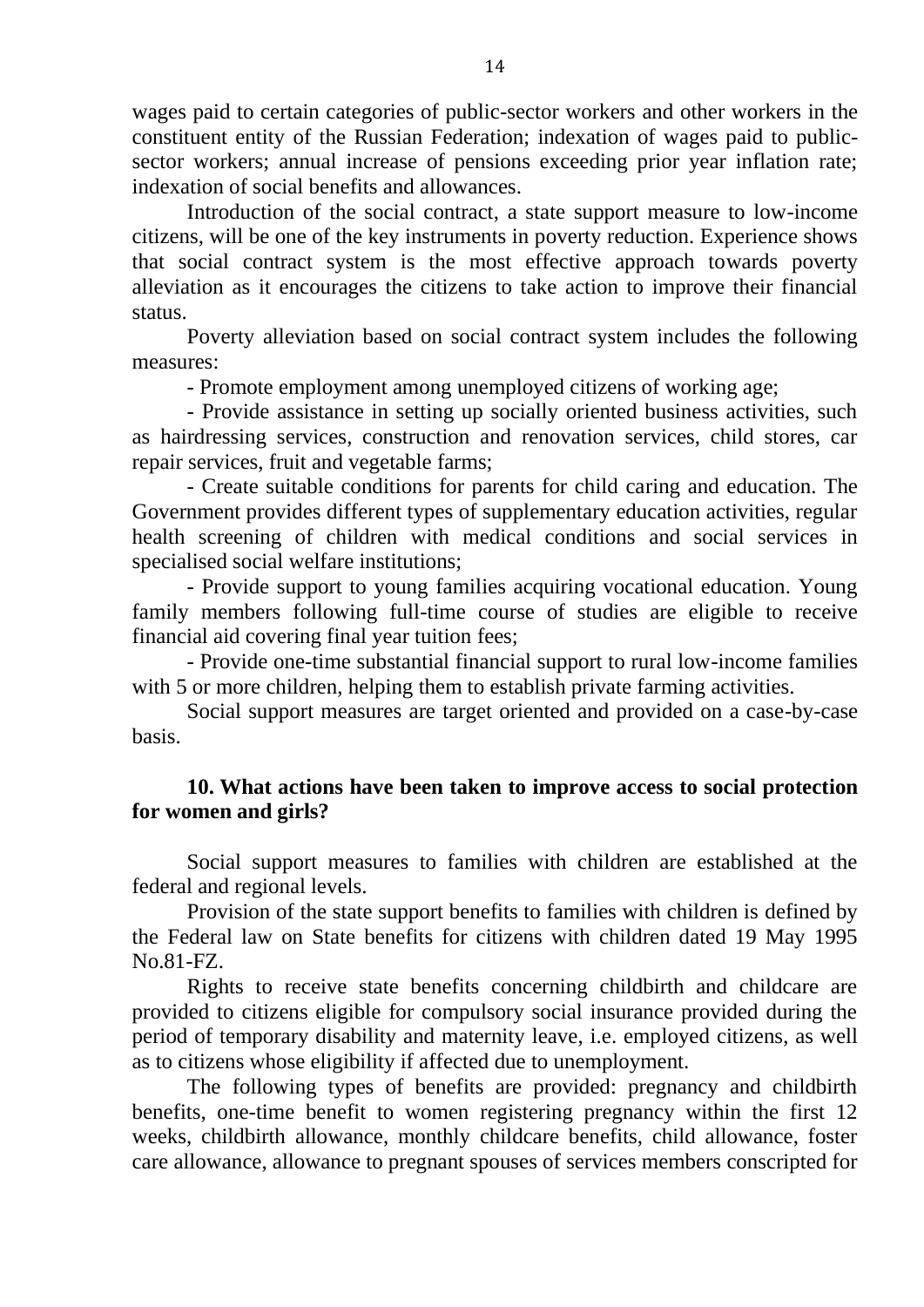military service, monthly childcare benefits to services members conscripted for military service.

Since 1 January 2018, additional measures were introduced to support families with children.

Families whose income does not exceed 1.5 national minimum wage per capita are entitled to a monthly benefit equal to the amount of a child raising cost for the first child up to the age of 18 months and a monthly benefit for the second child up to the age of 18 months equal to the amount of a child raising cost from the maternity capital fund. Since 2020 the abovementioned benefits will be provided to families whose income does not exceed 2 national minimum wages.

Maternity capital programme has been extended until 2021, allowing families to receive financial support for the second or subsequent child (presently this financial support amounts to 453 thousand rubles).

Authorities of the constituent entities of the Russian Federation are empowered to establish additional social support and social assistance measures for particular categories of the population, including families with multiple children, single-parent families and low-income families, in order to provide and promote equal opportunities for childcare.

64 constituent entities of the Russian Federation provide the regional maternity capital support through regional budgeting, in most cases, after birth of the third child. Average amount of the maternity capital varies from 100 thousand to 150 thousand rubles. Purpose of use of the regional maternity capital is defined by the authorities of the constituent territories of the Russian Federation.

71 federal constituent entities provide monthly financial support to lowincome families equal to the amount of a child raising cost defined by the constituent entity. This benefit is paid to families for the third or subsequent child until a child reaches three years of age.

Citizens with three or more children are entitled to a free plot of land for developing a private residential property. The procedure and conditions for the provision of this benefit are defined by the legislation of the corresponding constituent entity of the Russian Federation

Citizens duly established as low-income and in need of residential accommodation, are provided with accommodation from the government or municipal housing funds on the basis of social housing tenancy agreement. Procedures establishing low-income status are set by local authorities according to household income and value of assets eligible for tax owned by members of household.

Low-income families, low-income single individuals and other categories of citizens with income below the minimum level for reasons beyond their control, established by the corresponding constituent entity of the Russian Federation, are provided with the state social support (through financial means, such as social benefits, subsidies and other financial entitlements, as well as through benefits in kind, such as fuel, food, clothes and other non-cash benefits).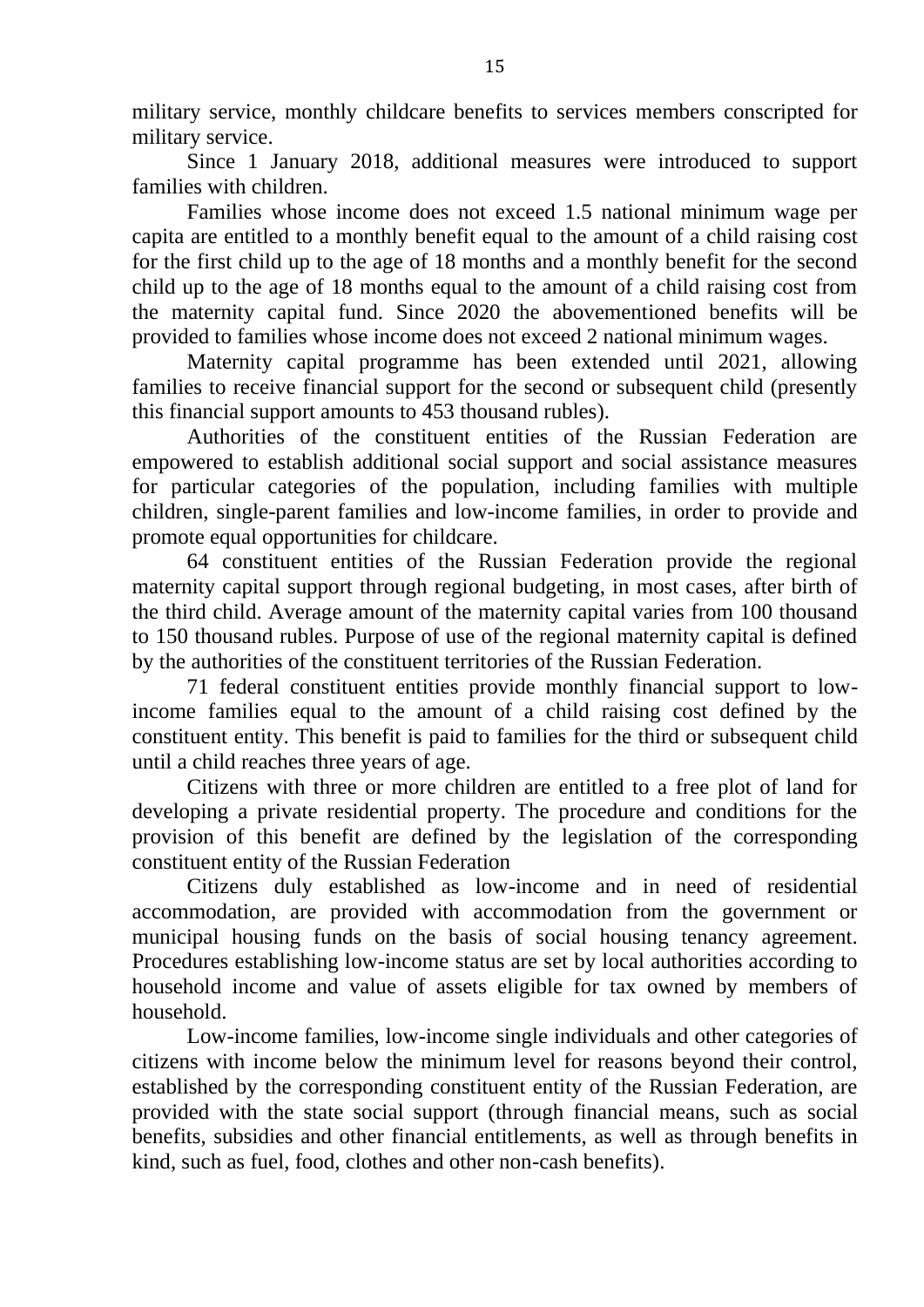Besides, low-income families and low-income single individuals who would like to over their financial distress and become financially independent by establishing independent source of income, are entitled to state benefits based on conditions specified in the social contract. Average amount of the one-time allowance provided to families with children within social contract system equals to 40 thousand rubles in various regions of the Russian Federation.

Number of citizens above working age, mainly represented by women, is increasing in the Russian Federation. There are three times as many women as men in the 80 and over age group.

At the beginning of 2018 there were 584 homes for elderly and disabled people, war and labour veterans, accommodating over 79 thousand people. More than 1.1 million people benefit from home-based social services. Demography national project initiated introduction of long-term care services provided to elderly and disabled citizens who are unable to take care of themselves and aimed to improve conditions of senior citizens, including women.

Long-term care services will change the mechanism of social services. Pilot project enabling implementation of these services was introduced in 2018 in six Russian regions. Individual approach, disease prevention and trainings on caring for elderly provided to relatives were the major areas of focus in these regions. The major goal of long-term care services is to provide a balanced social support and medical assistance, both at home and at health care institutions, and provide support relatives of elderly citizens and train them to care for their senior family members.

## **11. What actions have been taken to improve health outcomes for women and girls?**

The Government of the Russian Federation identified women's health as one of the priority areas. The principal objectives such as reducing maternal mortality, prevention of cancerous and cardiovascular diseases, promotion of healthy lifestyle and reproductive health protection were set by the government to improve health outcomes for women and girls in Russia.

Annual medical examinations of adult and child population, preventive health assessments are done on a regular basis. Various services are provided by health centres and prevention of non-communicable diseases also plays an important role in this area of work. Pregnancy monitoring servicers are also constantly improving. In 2017 number of women, who registered pregnancy within the first 12 weeks, increased to 87.5%. New perinatal centres are opening in the constituent entities of the Russian Federation.

In 2018 infant mortality rate in the Russian Federation decreased to 5.1 deaths per 1,000 live births.

Various activities included in the prenatal (antenatal) diagnosis are continuously implemented in a new format (prenatal examination is completed in the first trimester of pregnancy, integrated approach applied throughout pregnancy,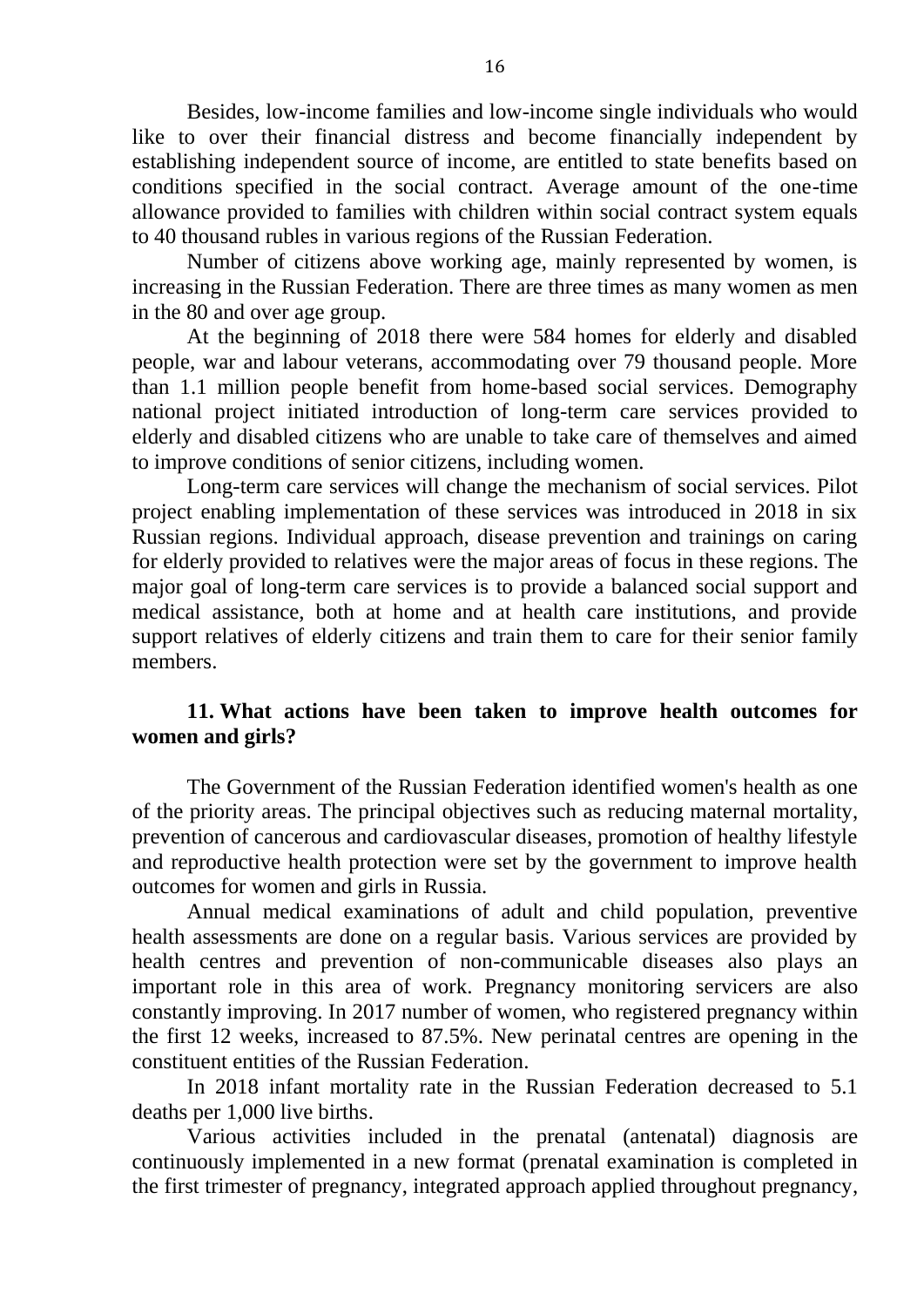ultrasound examinations are offered at the expert level, diagnostic confirmation is introduced). These activities also include neonatal screening test for five genetic conditions (phenylketonuria, congenital hypothyroidism, adrenogenital syndrome, galactosemia, cystic fibrosis) and audiological screening.

In recent years there has been a steady decline in abortions in the Russian Federation. During 2015-2017 overall rate of abortions in Russia decreased by 16%.

In 2018 the Ministry of Health of the Russian Federation directed their methodological recommendations to the regional primary care physicians to prevent and reduce risk factors of developing non-communicable diseases among women. These recommendations included information on breast and cervical cancer prevention, management of patients with senile asthenia, protection of women's health from second-hand smoke, prevention and treatment of tobacco use and tobacco dependence among women, measures to increase motivation to refrain from alcohol consumption given to patients as a measure of prevention counselling during primary healthcare services provided to women of reproductive age

The diagnostic procedure for senile asthenia among women has been successfully introduced and implemented.

Various measures aimed to protect the health and safety of workers are continuously implemented. In order to increase efficiency of the occupational health and safety activities various measures are implemented, including special assessment of the working conditions and improvement of its quality and relevance within all areas of economic activity regardless of their form of incorporation or ownership.

Further measures aimed to improve health outcomes for women and girls will be implemented within the Healthcare National Project which intends to reduce overall mortality rate and infant mortality rate, overcome shortage of primary care physicians in medical institutions, provide preventive medical examinations to all citizens at least once a year, ensure optimal access to medical facilities providing primary care to public, simplify medical appointment scheduling. This National Project also includes implementation of the following federal projects: Development of primary care, Prevention of cardiovascular diseases, Prevention and cure of cancer, Promotion of healthcare for children, including development of the modern child healthcare infrastructure, Supply skilled human resources in the health sector, Develop a network of national medical research centres an introduce innovative medical technologies.

Implementation of the federal projects Strengthening Public Health and Sport is the Norm of Life within the Demography National Project shall have a positive impact on improving health outcomes for women and girls in Russia. Federal projects include introduction of laws and regulations concerning development of preventive environment that minimises negative impact of various risk factors on health, monitoring nutrition of the various groups of population, active engagement of the civil society and employers through corporate programmes into promotion of healthy-life style, physical fitness activities and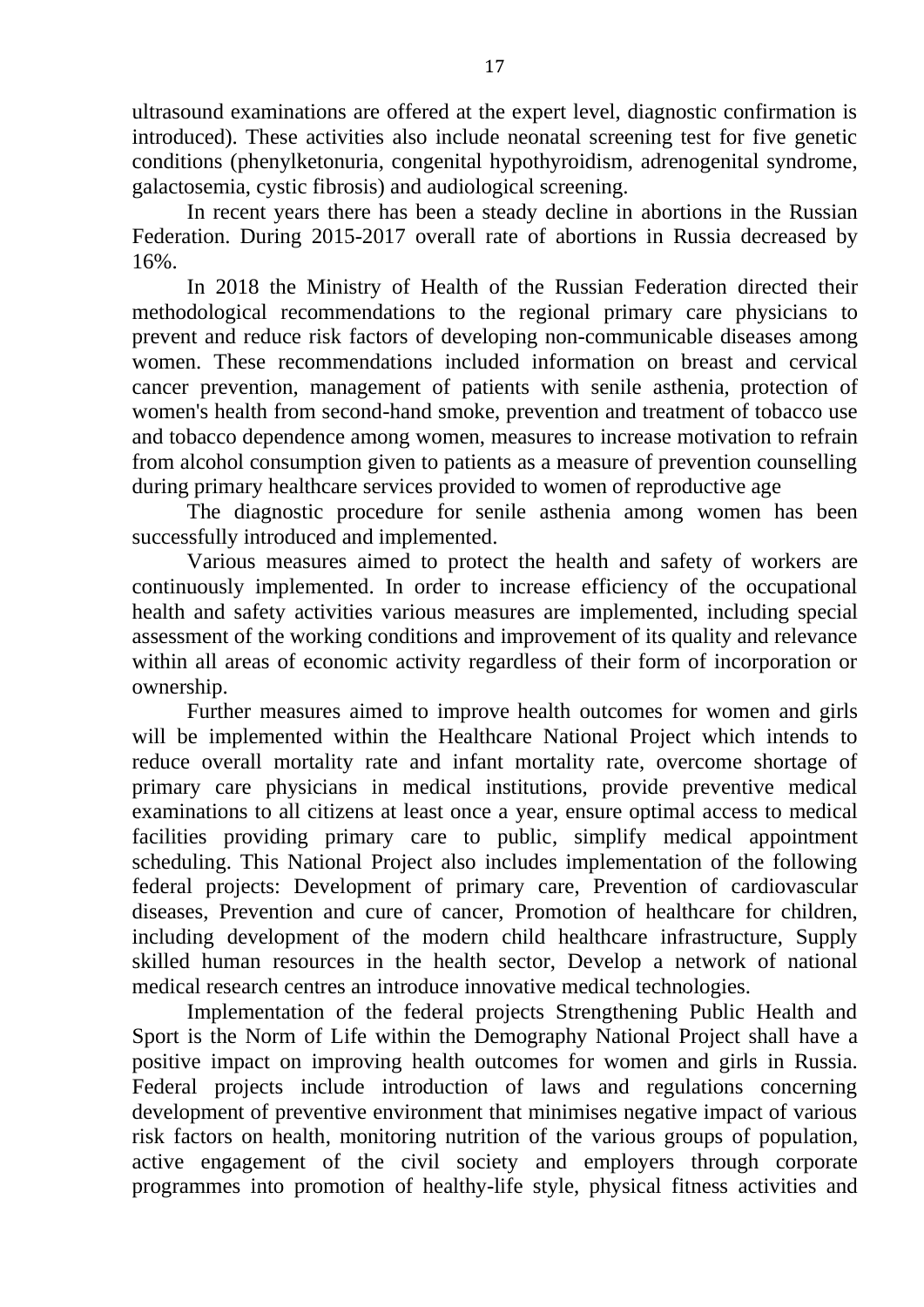sports. Implementation of the above-mentioned programmes and projects will increase healthy life expectancy, as well as the number of citizens practising healthy life-style habits and systematically engaging in physical fitness activities and sports.

#### **12. What actions have been taken to improve education outcomes and skills for women and girls?**

Education is one of the key priorities of the government's political agenda.

In 2019 the government began implementation of the Education National Project, aimed to include Russia in the list of ten leading countries providing quality general education, foster development of well-integrated and sociallyresponsible individuals based on spiritual and moral values of the peoples of the Russian Federation, their history and cultural traditions. This National Project includes ten federal projects: Modern School, Success of Each Child, Support families with Children, Digital Learning Environment, Teacher of the Future, Young Professionals, New Opportunities for Everyone, Social Activity, Education Export and Social Mobility for Everyone.

Furthermore, various efforts promoting education in emerging and rapidly expanding areas of activity among women and girls, including such areas as STEM, digital technologies and entrepreneurship.

The Science National Project includes implementation of various activities and measures enabling the Russian Federation to be included in the top five leading countries for scientific research and development in crucial areas of the scientific and technological development; improving Russia's international image in order to attract Russian and international scientists and young promising researchers; increasing domestic expenditures on research and development.

The federal programme on Development and provision of the systematic support and activities aimed to improve quality of life of the senior citizens (Senior Generation) is part of the Demography National Project. This federal programme includes provision of professional education and further vocational training to citizens of the pre-retirement age (5 years prior to official retirement age) in order to improve their skills, knowledge and competences required in various economic sectors. This initiative shall improve labour force quality and increase competitiveness of such citizens in the labour market, as well as protect their legitimate rights and interests, increase their wealth and social well-being, create environment enabling active participation in social life. Continuous improvement of the knowledge and skills of pre-retirement citizens is essential due to constant increase of requirements related to professional qualifications and demands to find new ways of addressing professional challenges, arising from introduction of new technical and technological innovations.

Implementation of these measures shall create economic and social conditions eliminating discrimination of citizens of the pre-retirement age and enable them to continue current professional activities and provide new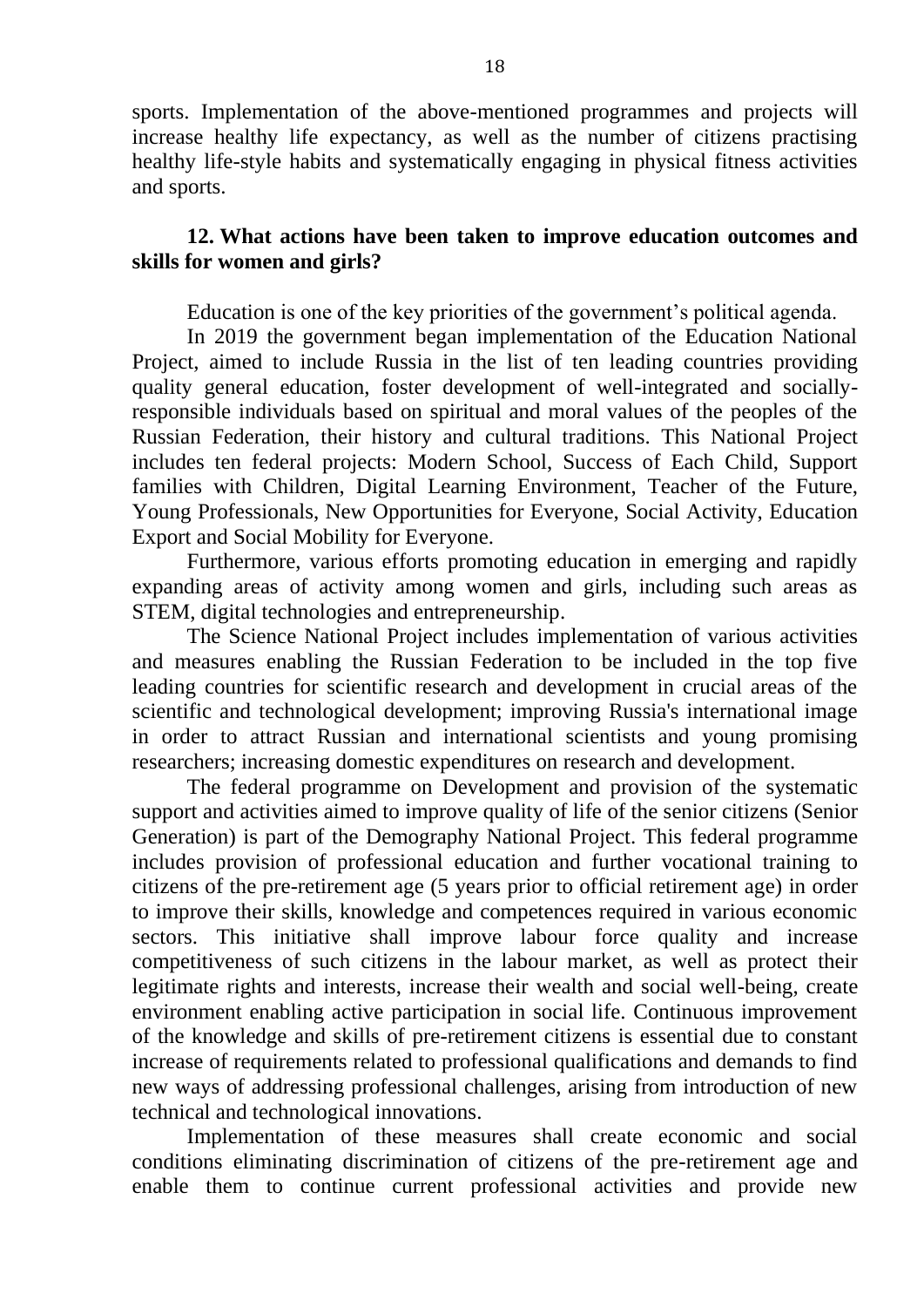employment opportunities according to their preferences, professional skills and physical capabilities. The aim of vocational training focuses on acquiring professional competences by persons belonging to various age groups, including the following areas: use of specific equipment, technologies, hardware and software systems and other professional instruments; obtain new qualification categories, classes, titles and positions without changing their level of education. Major vocational training programmes include programmes for low and highskilled workers, refresher courses, employment skills development programmes.

For instance, in 2017 8.4 thousand people received vocational education, including 4.2 thousand retired citizens wishing to return to work and 4.2 thousand citizen of pre-retirement age.

#### **Freedom from violence, stigma and stereotypes**

#### **13. Which forms of violence against women and girls, and in which specific contexts or settings, have you prioritized for action?**

The Ministry of Internal Affairs of the Russian Federation (MIA of Russia) is engaged in ongoing and consistent efforts to identify criminals engaged in human trafficking, inciting prostitution and organising these criminal activities in the Internet. In 2017-2018 the Ministry of Internal Affairs conducted six coordinated crime prevention activities and special operations.

The MIA successfully suppressed the organised crime group which during the period of five years was engaged in crimes involving sexual abuse or sexual exploitation, recruitment, transportation and harbouring of persons for the purpose of trafficking across the border of the Russian Federation to territory of the Kingdom of Bahrain. Criminal proceedings were instituted pursuant to the following articles of the Criminal Code of the Russian Federation (hereinafter referred to as the CC of Russia): 127.1 Trafficking in Human Beings, 240 Inducing to Prostitution, 241 Organisation of Prostitution and 325 Theft or Damage of Documents, Stamps, and Seals or the Stealing of Excise Tax Marks, Special Marks or Marks of Conformance. Six members of this group were prosecuted.

According to the departmental statistics report issued by the MIA of Russia, in 2018 24 crimes were recorded under article 127.1 of the CC of Russia, 18 of them were solved, including two criminal offences committed by organized criminal groups or associations. 27 persons were prosecuted for committing crimes related to the above-mentioned criminal activities.

To prevent sexual exploitation and abuse of women, human trafficking and other similar crimes, the MIA of Russia regularly publishes information about activities and operations on its official website.

Over four thousand publications about efforts and activities carried out by the internal affairs officers to prevent crimes related to human trafficking and sexual exploitation were featured across various media and the Internet, including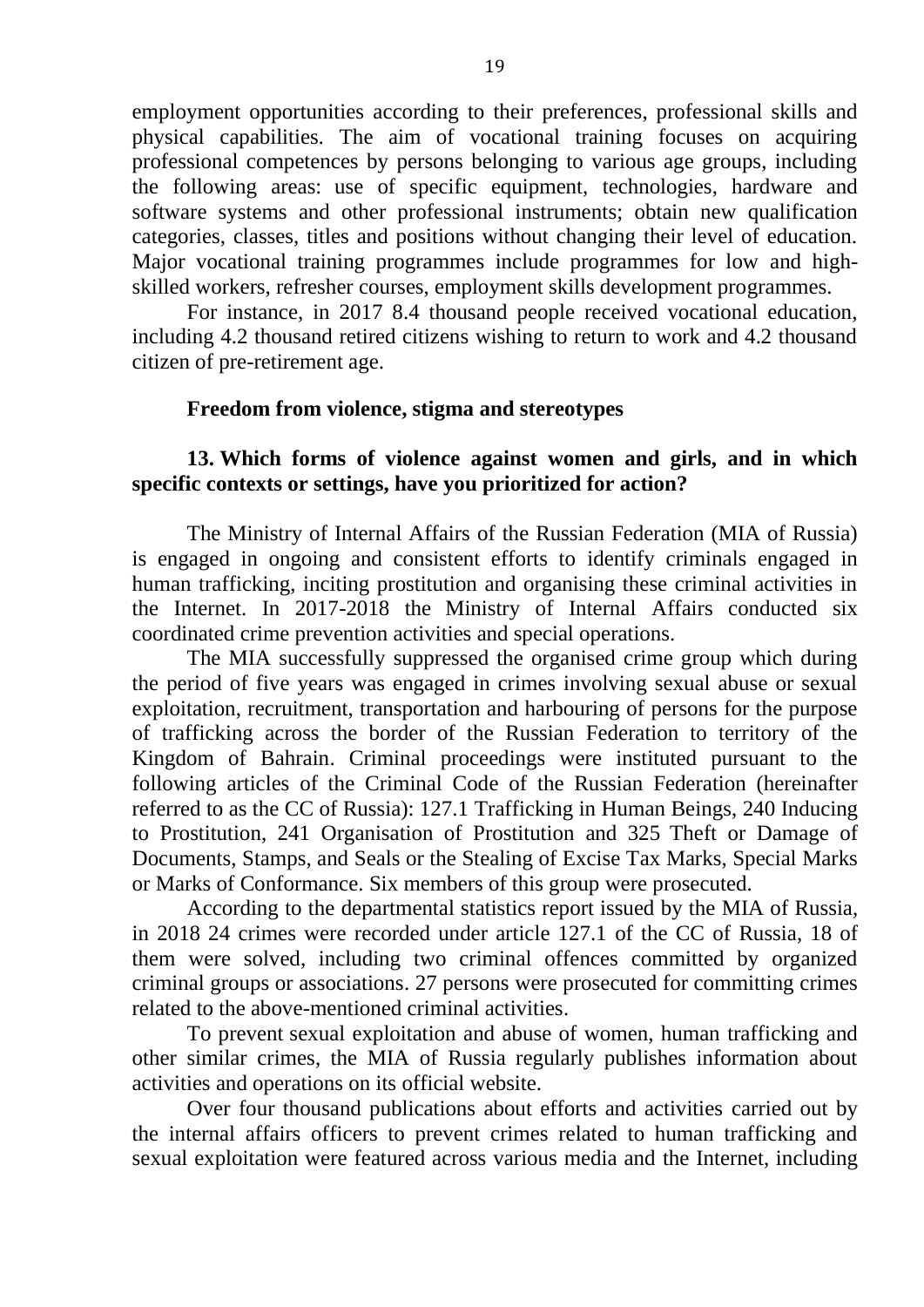over one thousand publications in the federal media and around 3 thousand publications in the regional media.

## **14. What actions have been prioritized in the last five years to address violence against women and girls?**

As in other countries, in the Russian Federation women who have experienced abuse or violence do not always report the assault to law enforcement, health and social care authorities.

The Government implements various measures to prevent violence against women such as provision of legal education and creation of awareness of women regarding their constitutional and legal rights and ways of exercising them. Women who experienced domestic abuse or passing through a difficult situation are provided with help in crisis centres and other social organisations providing permanent or semi-permanent accommodation, operating in various regions of the Russian Federation. Legislation on prevention of domestic violence against women is being developed by the authorities. A number of awareness raising activities have been organized in the constituent entities of the Russian Federation to promote the UN Global Campaign of 16 Days of Activism Against Gender-based Violence. Appropriate support is being provided to organizations that help victims of domestic violence.

Various public social organizations function in all constituent entities of the Russian Federation, including crisis and women's centers providing domestic, medical, psychological, educational, employment and legal services to women experiencing a crisis situation, such as domestic abuse.

In addition to providing public social services, these organisations implement activities aimed to prevent family and childhood problems, domestic abuse. Comprehensive assistance is provided collectively to all family members, as well individually, for instance specifically to men who committed acts of violence. Ongoing activities are organized, focusing on rehabilitation and comprehensive support provided to social risk families in order to improve early detection and prevent family dysfunction and violence.

Counselors working in these organizations visit families, develop interdepartmental family support programmes and provide various services to achieve family stability.

Women experiencing crisis situation, including domestic violence may approach well-women clinics for medical and social assistance, as well as maternity centres that provide support to pregnant women passing through a difficult situation, where qualified psychologists and social work professionals provide services to women.

Significant social support to victims of abuse is provided by the public organisations that can be reached by calling their help lines.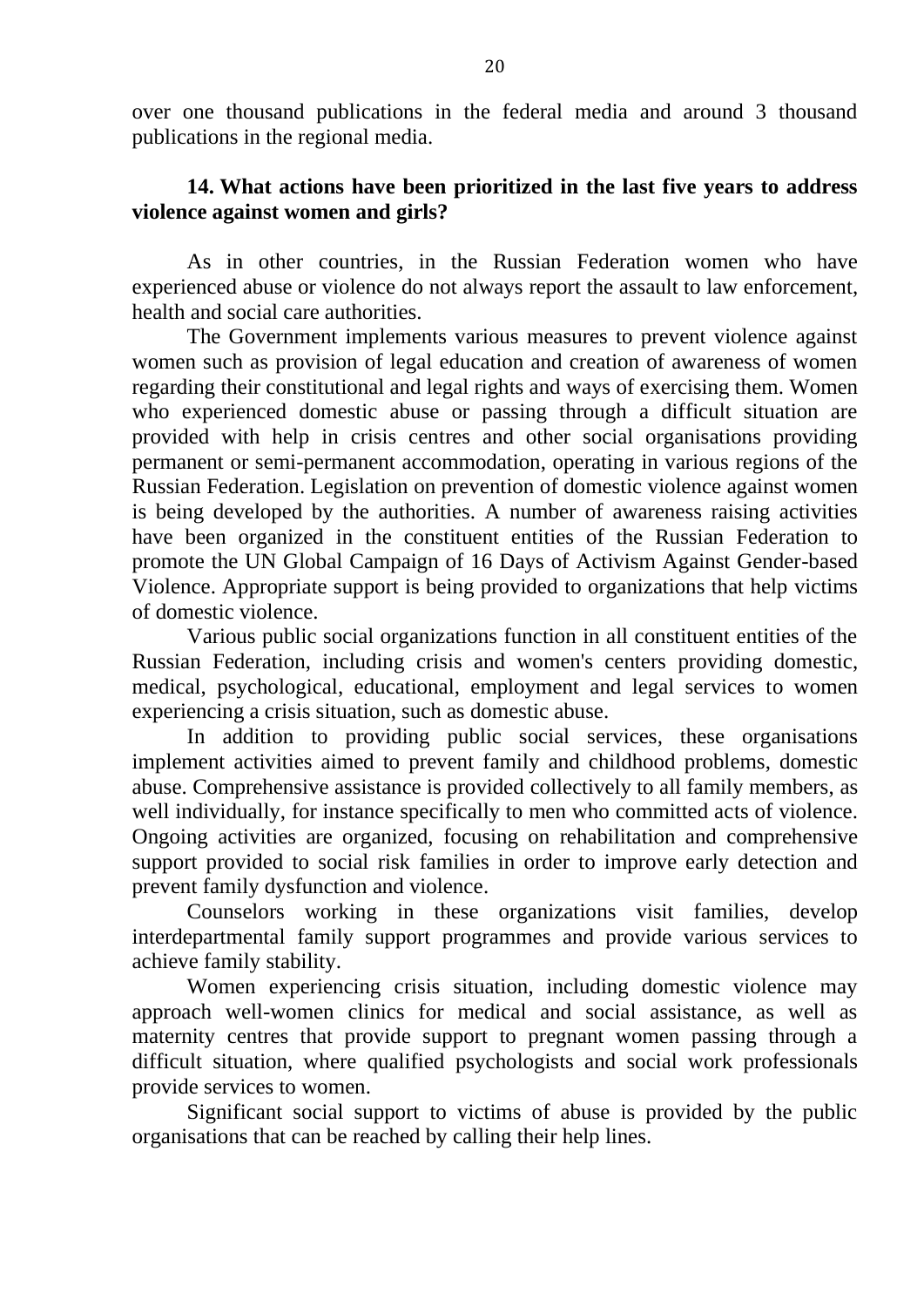#### **15. What strategies have been used to prevent violence against women and girls?**

To prevent and suppress offences associated with domestic violence and involving family and domestic relations, throughout 2018 police officers carried out individual preventive work with 528.9 thousand persons on police record, including 91.1 thousand persons who were already convicted of domestic violence, 72.5 thousand individuals who are suffering from alcohol abuse and 55.3 thousand individuals suffering from drug abuse.

In 2018 the Ministry of Internal Affairs of the Russian Federation directed their methodological recommendations to the regional MIA organizations aimed to prevent and reduce violence against women.

Pursuant to article 73, paragraph 2 of the Criminal Procedure Code of the Russian Federation "Circumstances Subject to Proving", circumstances conducive to perpetration of the crime, primarily directed against individuals, and shall also be subject to exposure during the course of criminal proceedings. Reports are presented to the relevant officials upon obtaining results of these activities and in compliance with the requirements set by Article 158, Paragraph 2 of the Criminal Procedure Code "Completion of the preliminary investigation".

The abovementioned measures proved to have a positive impact. For instance, according to results achieved in the first quarter of 2018, the number of female victims of crime decreased to 299.2 thousand persons or by 6.7%, including crimes against life and health (to 43,0 thousand persons or by 9%).

During the first nine months of 2018, the number of recorded domestic crimes decreased by 11.6% (66.9 thousand cases). During the same period the number of domestic crimes classified as serious and particularly serious decreased by 11.8% (7.2 thousand cases), including cases of homicide which decreased by 18% (1.8 thousand cases) and cases of intentional infliction of serious harm to health decreased by 10.4% (5.1 thousand cases).

In the first nine months of 2018, the number of individuals convicted of a battery (criminal or administrative liability) increased by 12,6% compared to the same period last year; the number of domestic offences against women decreased by 13.5% (16.5 thousand cases), including crimes classified as serious and particularly serious decreased (by 4.5% or 770 thousand cases) including cases of homicide which decreased by 18.2% (175 thousand cases) and cases of intentional infliction of serious harm to health decreased by 1% (476 thousand cases).

The international conference Women Against Violence took place in Moscow in 2018. The conference was organized by the Commissioner for Human Rights in Moscow in collaboration with the Office of the United Nations High Commissioner for Human Rights and the Independent Women's Forum, a nongovernmental organisation promoting advancement of women. The event was organized within the framework for implementation of the National Strategy for Women 2017-2022 and the UN Global Campaign of 16 Days of Activism Against Gender-based Violence.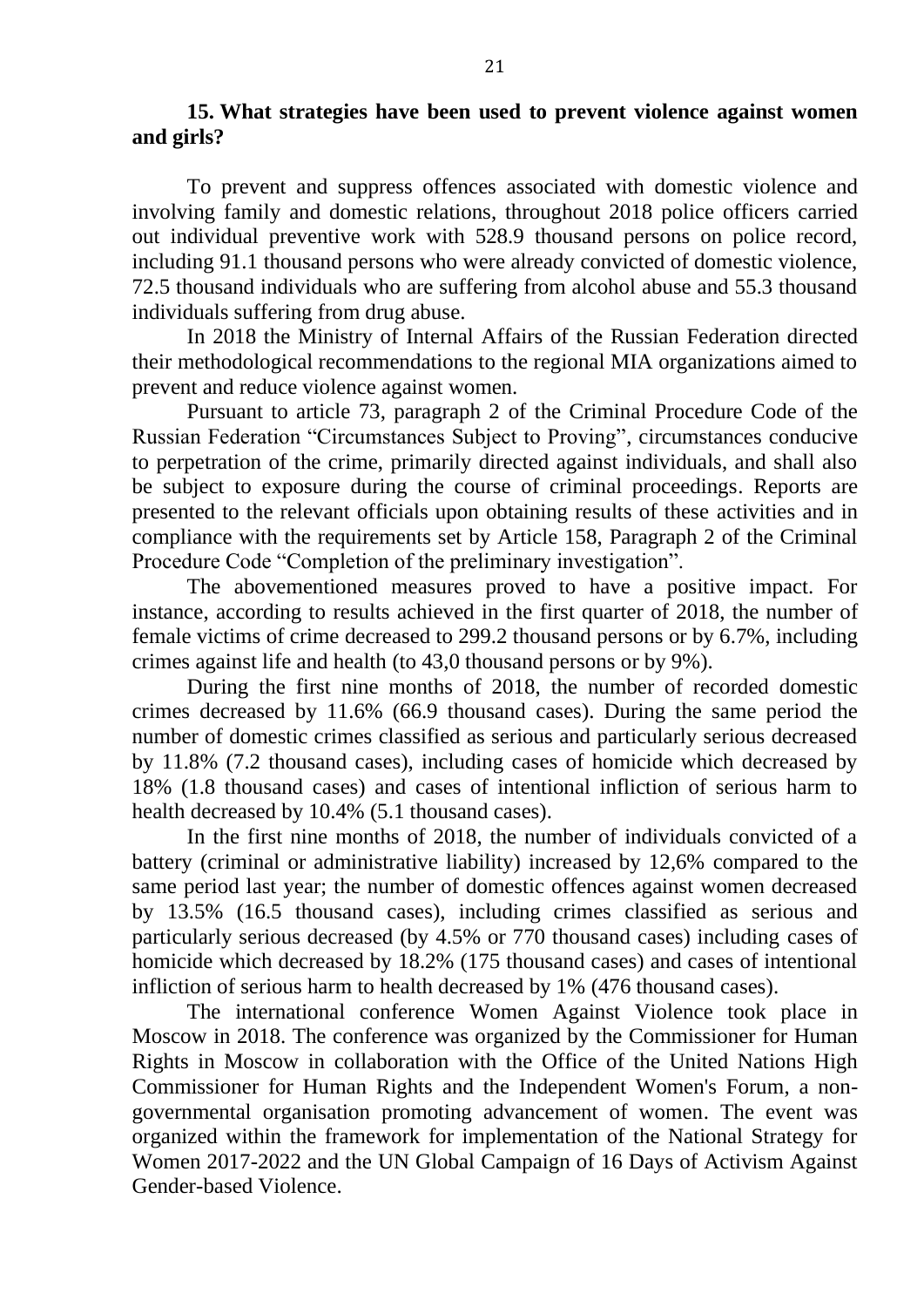Cooperation on the implementation of the Russian Federation National Action Strategy for Women 2017–2022, the project aimed at developing an exchange network of best practices with the relevant stakeholders, in 2018 organized a roundtable meeting on Preventing social disadvantage of women and combating violence against women: causes, prevention and ways of overcoming. The workshop was designed to share best practices in combating this global scourge and to raise awareness about applicable standards related to prevention of violence against women and domestic violence.

#### **16. What actions have been taken to prevent and respond to violence against women and girls facilitated by technology (online sexual harassment, online stalking, non-consensual sharing of intimate images)?**

In 2016 a flash mob was held in the Russian social media network #Iamnotafraidtospeak, which became one of the most influential social internet campaigns.

In 2018 the Ministry of Internal Affairs launched an All-Russian preventive campaign "Safer Internet". Representatives from the Internal Affairs authorities visited schools and informed schoolchildren on new forms of cyber fraud. Children learned how to set up safe personal passwords for their social accounts, what they need to pay attention to when communicating with strangers, who are internet trolls and ways to react to them appropriately, and about legal consequences of cyberbullying.

The Day of Legal Assistance for Children, a campaign which is organised every year to commemorate the Universal Children's Day celebrated on the 1<sup>st</sup> of November.

On the website of the Ministry of Internal Affairs, citizens can find a directory "Russian Police in the Social Media" aimed to assists internet users in finding information about local authorities in the social media (directory contains information on official social account pages). This webpage contains information divided into following sections: Legal assistance for children, Persons with disabilities, Handbook for citizens. The letter contains legal information on human trafficking.

#### **17. What actions have been taken to address the portrayal of women and girls, discrimination and/or gender bias in the media?**

In 2018 the Institute for the Humanities and Information Technologies (IHIT) created a private independent media channel, the Eurasian Women's Community information and communication Internet portal. The main focus of the portal is to develop a positive portrayal of women in modern society and to expose their new role in the transformation of the world; and to increase publication of positive information on women's achievements in different areas of life.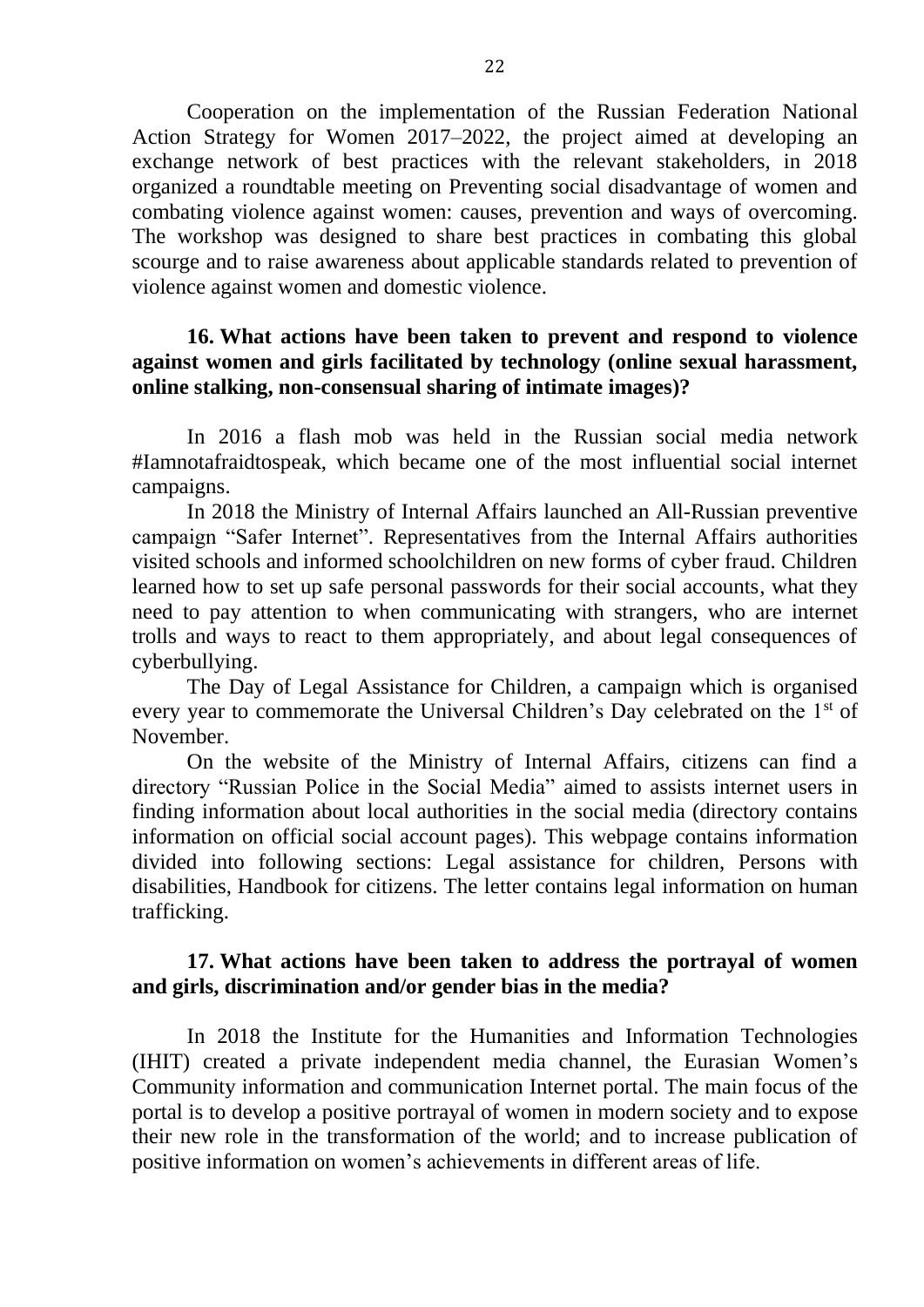During the last two years of active work over 2000 original publications were uploaded and in 2018 over 1.5 million people from 150 countries visited the portal.

The government provides support to organisations engaged in publishing, printing and distribution of socially significant projects in printed and electronic media covering events related to the implementation of the Russian Federation National Action Strategy for Women 2017–2022.

## **18. Were there any actions taken specifically tailored to address violence against particular groups of women facing multiple forms of discrimination?**

No, we did not take any special actions, as Russia provides help upon request to all categories of women victims of violence and regardless their status.

## **Participation, accountability and gender-responsive institutions**

## **19. What actions have been taken to promote women's participation in public life and decision-making?**

Over the last two years situation concerning selection and training of the managerial personnel capable of achieving results in the field of breakthrough technologies and economic and social development has significantly improved in Russia. Today various projects focusing on a personal development and growth of professionals are successfully implemented. A good example of such projects is the Leaders of Russia competition which helps to identify talented individuals and to build an effective talent pipeline.

The competition is organised by the Administration of the President of the Russian Federation together with the Russian Presidential Academy of National Economy and Public Administration (RANEPA) pursuant to the order previously issued by the President of the Russian Federation.

This project aims to address issues in the human resources policies and strategies, to introduce KPIs, key performance indicators to evaluate performance of public officials. The competition became the so-called social mobility tool which provides opportunities for self-development and motivation. Young successful managers who already achieved results in their career participate in this project.

Competition finalists are awarded with 1 million ruble grants which can be used for further professional development. Winners are provided with opportunities to obtain personal career consulting from top-managers of major companies and government leaders. Participants are evaluated according to their managerial and leadership skills which they demonstrate during assigned tasks and projects.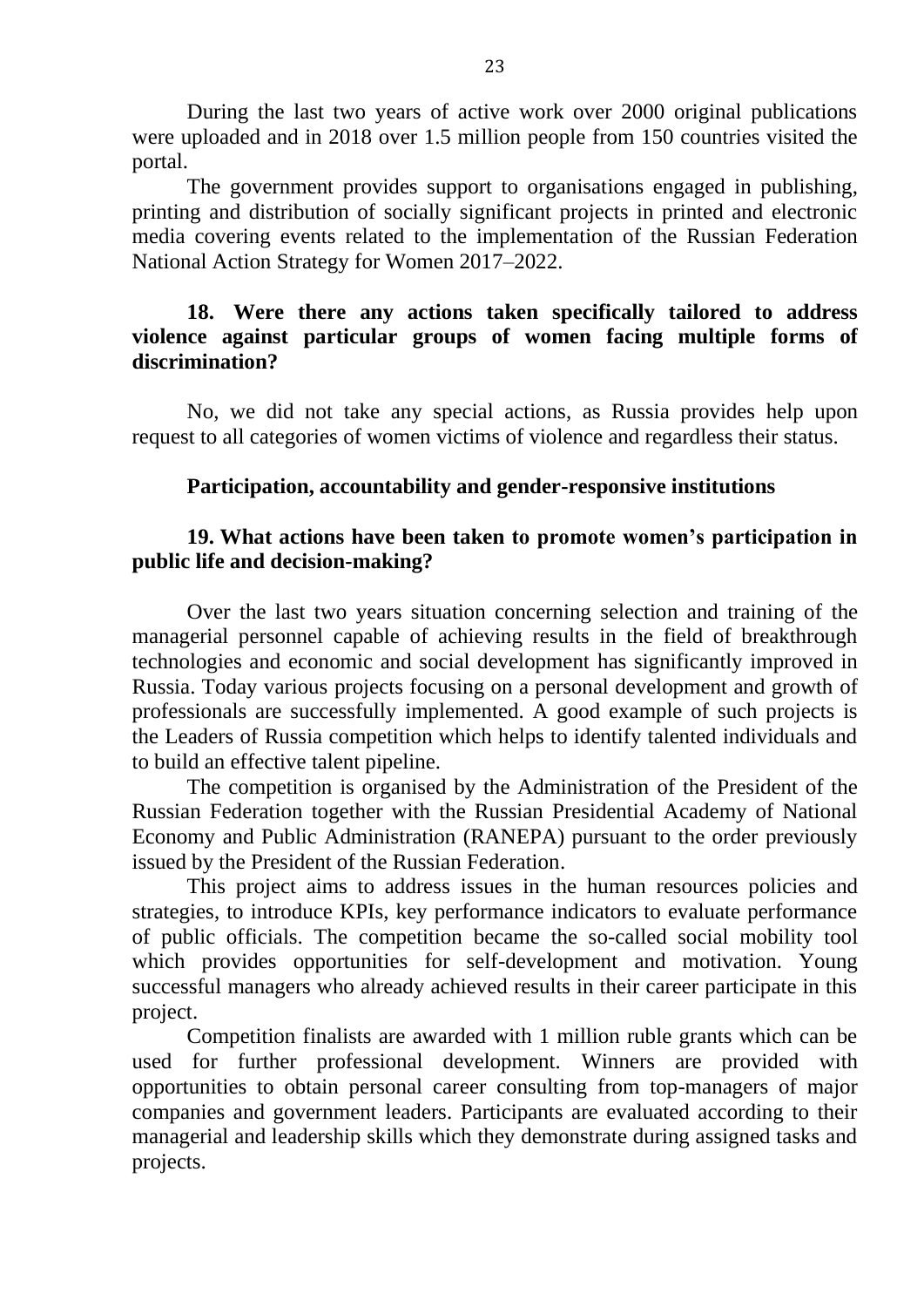During 2018-2019 300 persons reached the final stage of the competition, including 46 women (15%) and 104 persons became winners, including 13 women  $(12.5\%)$ .

One of the project mentors was V.I. Matvienko, the Speaker of the Federation Council of the Federal Assembly of the Russian Federation, who encouraged women to participate more actively in the competition.

The constituent entities of the Russian Federation implemented educational and awareness-raising programmes aimed to increase representation of women in political and public life. Regional executive authorities receive financial support for the implementation of socially significant projects and programmes submitted by women's organisations.

In 2018 the following competitions for business women and socially active women were organised:

- "Women of the Year" National Awards (the following nominations were included: Politics & Public Service, Education, Public Activities and Charity, Culture, Science, Production & Manufacturing, Beauty and Fashion Industry, Fitness & Sport, Media & Advertising, Small & Medium-Sized Enterprises, Security & Law Enforcement, Medicine & Health);

- "Woman Who Matters" International Forum aimed to identify best initiatives, practices and programmes for companies related to women;

- "Woman – Director of the Year" XXII National Competition focusing on a role which female leaders play in modern society and their contribution towards development of the various fields of activity.

All-Russian Association Women's Union of Russia is actively engaged in the implementation of the long-term project "School of Civic Engagement". This project focuses on implementation of measures aimed to increase legal competence (law enforcement and engagement of civil society into implementation of the legislation, procedures of obtaining state support, exchange of good practices).

Russia together with the Council of Europe started implementation of the joint project aimed to promote women's participation in public life and decisionmaking. The project includes various activities such as scientific researches connected to the subject and seminars for mass media sector.

## **20. What actions have been taken to increase women's access to expression and participation in decision-making in the media, including through information and communication technologies (ICT)?**

Journalism in Russia has a "female face". Russia is among those countries where the journalism industry is mainly represented by women (75%). Leading positions in this sector are almost equally divided between men and women, 53% and 47% respectively.

In 2016 the Institute for the Humanities and Information Technologies (IHIT) launched the Eurasian Women's Community information and communication Internet portal, a private independent media channel.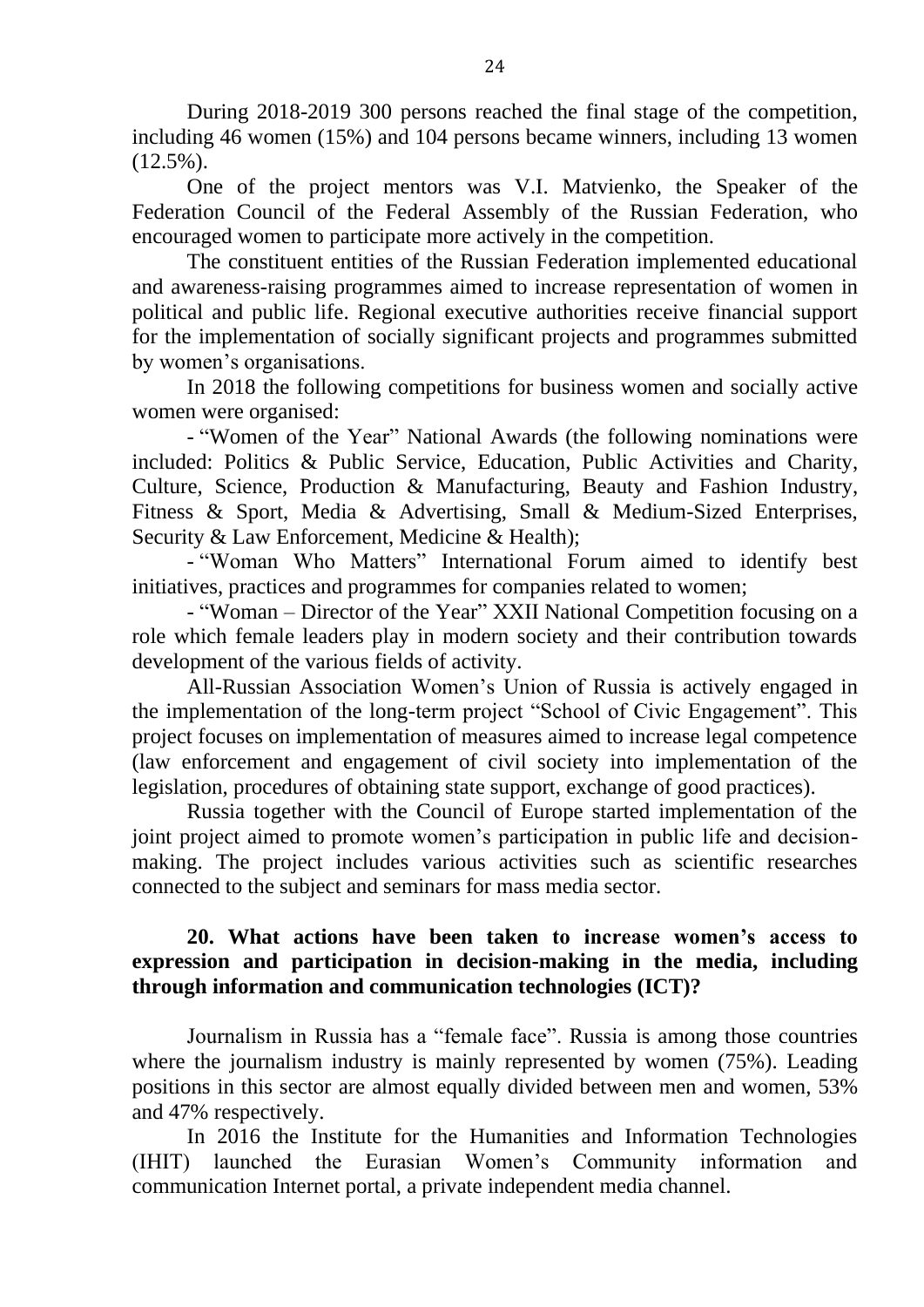The editorial policy is based on women that play different roles, such as creators, leaders and entrepreneurs. Various materials related to women are regularly published on the website, including stories about female talents, achievements, activities, personal qualities and life aspirations.

The portal has already published a unique registry of women's organizations and movements in Russia. The portal provides opportunity to every women's organization to create a profile page and fill it with an information content including success stories, achievements and important news. The portal facilitates communication between women's organisations and helps to engage them in various programmes, coordinate all websites of women's organisations and maintain regular publication of news.

## **21. Do you track the proportion of the national budget that is invested in the promotion of gender equality and the empowerment of women?**

Implementation and delivery of the Sustainable Development Goals (SDGs) and other obligations includes establishment of the track system for budget distribution of funds allocated for the promotion of gender equality. Establishment of the above-mentioned system was assigned to the Ministry of Finance of the Russian Federation. However, up to date, the task has not yet been completed.

## **22. As a donor country, does the country track the proportion of official development assistance (ODA) that is invested in the promotion of gender equality and the empowerment of women (gender-responsive budgeting)?**

As a donor country and provider of the official development assistance, Russia does not implement gender-responsive budgeting for the above-mentioned purposes.

## **23. Does the country have a valid national strategy or action plan for gender equality?**

The Order of the Government of the Russian Federation dated 8 March 2017 No.410-r endorsed establishment of the National Strategy for Women 2017–2022.

The Strategy defines major aspects of the state policy concerning the empowerment of women and focuses on gender equality, provision of equal rights and liberties for men and women and equal opportunities for their realization, as established by the provisions of the Constitution of the Russian Federation, universally recognized principles and norms of international law and the international treaties signed.

Implementation of the Strategy includes various directions:

- Creation of conditions for safeguarding women's health;

- Improving women's economic status and ensuring the growth of prosperity;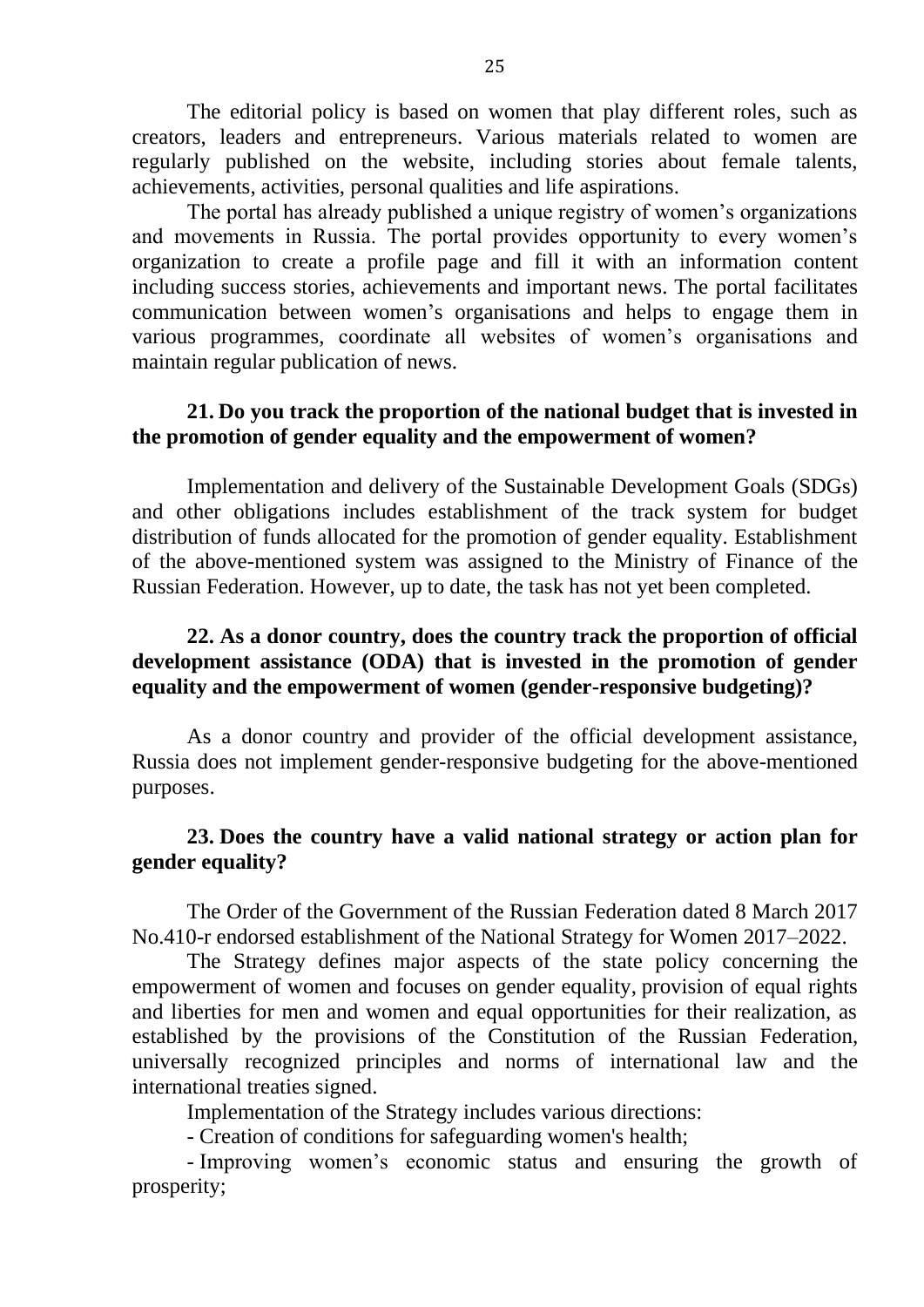- Access of women to professional education, prevention of women's social deprivation and violence against women;

- Expansion of women's participation in the public and political life;

- Advancement of national statistics on actual situation of women in society.

The Order of the Government of the Russian Federation dated 14 March 2018 No.420-r approved an action plan for the implementation of the first stage of the Strategy in 2018.

### **24. Does the country have an action plan and timeline for implementation of the recommendations of the Committee on the Elimination of Discrimination against Women, or of the recommendations of the Universal Periodic Review or other United Nations human rights mechanisms that address gender inequality/discrimination against women?**

The work on the implementation of the recommendations of the Committee on the Elimination of Discrimination against Women, the recommendations of the Universal Periodic Review and other United Nations human rights mechanisms is carried out as part of the current activities of federal executive authorities.

## **25. Is there a national human rights institution in the country? (does it have a specific mandate to focus on and how it promotes gender equality?)**

Federal Constitution Law dated 26 February 1997 No.1-FKZ established the position of the Commissioner for Human Rights in the Russian Federation to ensure the guarantees of protection by the state of civil rights and freedoms, observance and respect thereof by the state authorities, local self-government bodies and officials.

The Office of the Commissioner for Human Rights in the Russian Federation includes the Department for protection of women's, family and children's rights.

In addition, Russia established the position of the Children's Rights Commissioner for the President of the Russian Federation and opened institutions for children's rights in all constituent entities of the Russian Federation. The main objective of these organizations is to ensure the protection of the rights and legitimate interests of children, and ensure observance and respect thereof by the state authorities, local self-government bodies and officials.

The Presidential Council for Civil Society and Human Rights is another institution which ensures protection of human rights in the country. The Council is a consultative body to the President of the Russian Federation, established to assist the President in exercising of his constitutional mandate to safeguard human rights and freedoms, to inform the President regarding the current situation in this area, to promote establishment of the civil society and national human rights institutions in the Russian Federation, and to prepare proposals covered by the mandate of the Council.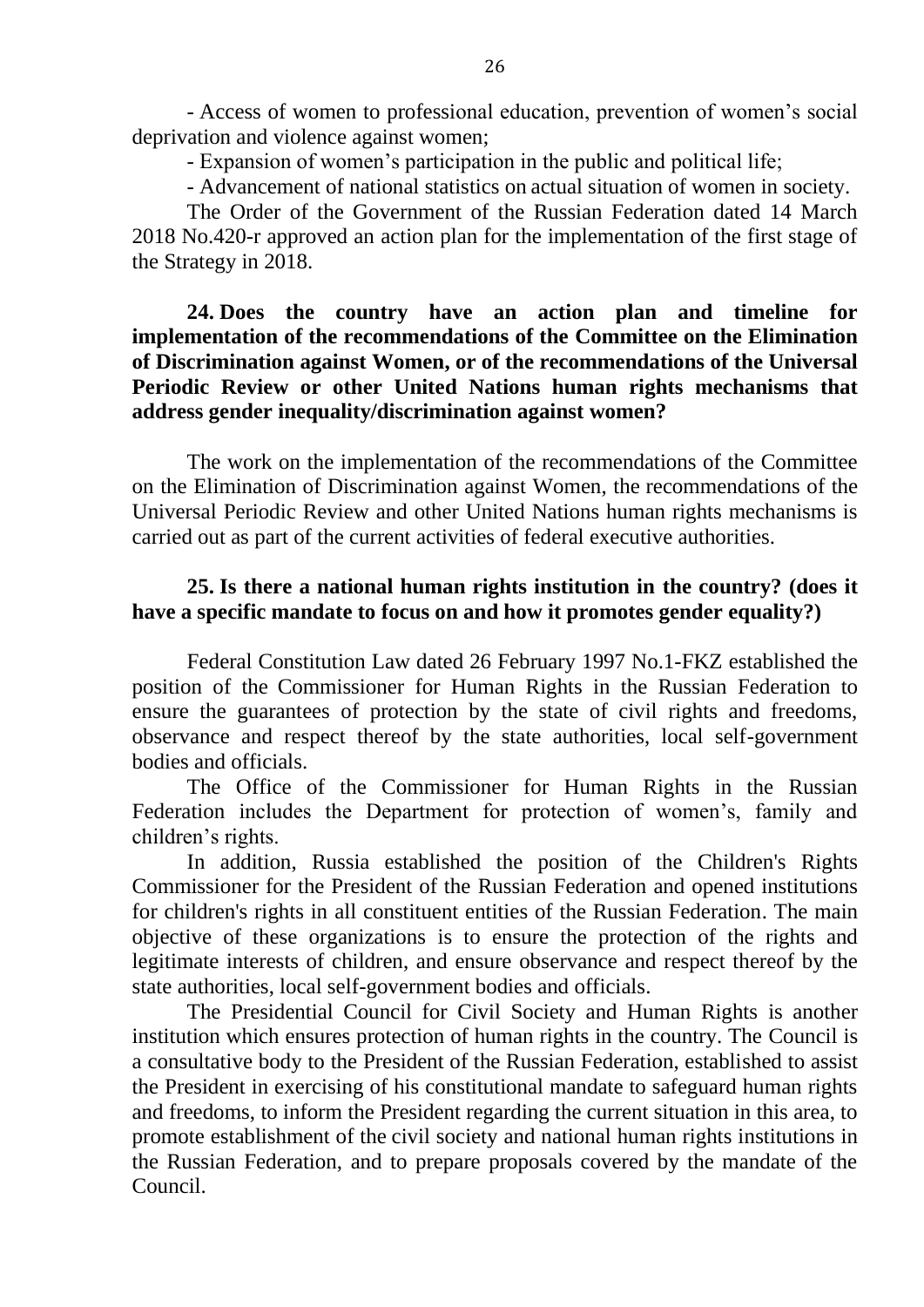#### **Peaceful and inclusive societies**

## **26. What actions have been taken for peacekeeping, promoting peaceful and inclusive societies for sustainable development and implementing the women, peace and security agenda?**

At the initiative of the Federation Council of the Federal Assembly of the Russian Federation, the First Eurasian Women's Forum was organised in September 2015 in Saint Petersburg. The Forum participants were represented by the female members of parliament, representatives of the executive authorities, scientific and cultural community, and entrepreneurs from 80 different countries. One of the key items included in the agenda of the Forum was the contribution of women's associations and female leaders in the development of friendly relations among nations. The Agenda of the Forum also included issues of social well-being and sustainable development, international action to build trust and achieve progress, empowerment of women in problems of social security and sustainable development, for international cooperation of progress and trust, changing economy, the women's possibilities in the politics and the expansion of their participation and social integrity.

Participants adopted the decision of holding the Forum on a regular basis, once every three years.

The Forum was particularly relevant due to the deepening of the integration processes of the Eurasian Economic Union, the CIS states and Shanghai Cooperation Organization, and the increase of the women's role in the Eurasian territory, as well as the inner and international problems.

The outcomes of the Forum continued to be discussed during the international meetings, and became the platform for action internally and for cooperation of Russia with various leading international organizations. The Forum of Women Parliamentarians took place in Saint Petersburg in 2017 within the activities of the 137th Inter-Parliamentary Union Assembly. The 2017 G20 Summit launched the Women Entrepreneurs Finance Initiative (the Russian Federation provided contribution to this initiative). In December 2017 the Declaration on Trade and Women's Economic Empowerment was successfully endorsed by 120 countries (including the Russian Federation).

The Second Eurasian Women's Forum was held in September 2018. This event coincided with the International Day of Peace, celebrated on the 21<sup>st</sup> of September, established by the United Nations General Assembly. The Forum was organized by the Federation Council of the Federal Assembly of the Russian Federation and the Interparliamentary Assembly of the Commonwealth of Independent States. The Ministry of Foreign Affairs of the Russian Federation (MFA Russia), the Ministry of Industry and Trade of the Russian Federation, the Ministry of Economic Development of the Russian Federation, Ministry of Labour and Social Protection of the Russian Federation, the Ministry of Health of the Russian Federation, the Ministry of Education of the Russian Federation, the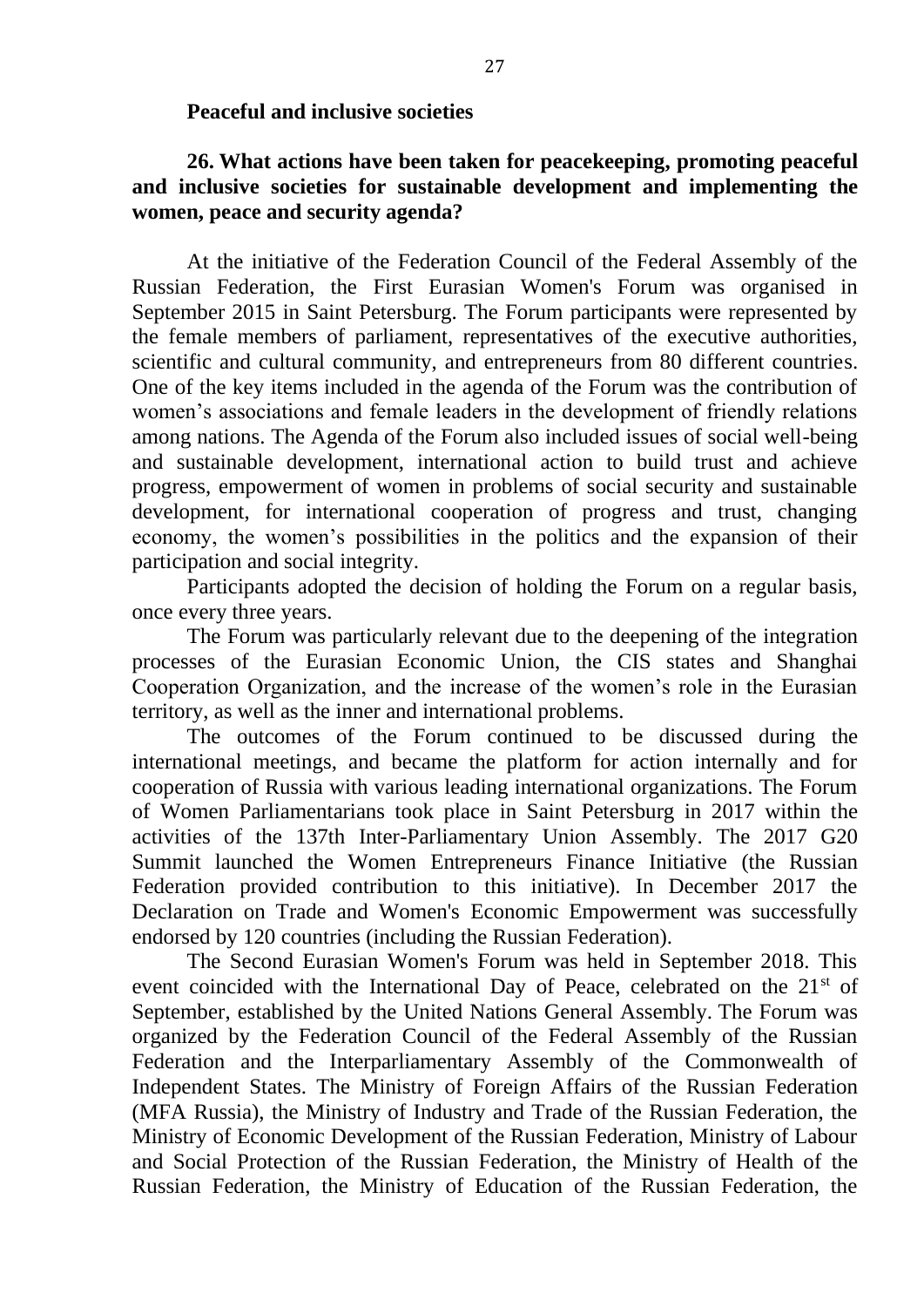Ministry of Sport of the Russian Federation, the Ministry of Agriculture of the Russian Federation and other authorities took active role in the organization of the Forum.

The programme of the Forum included over 65 events with over ten thousand people participating in these events. Over two thousand people (including 600 foreign participants) from 110 countries and 27 international organisations and entities participated in the business programme. The Forum initiated actions aimed to take women's agenda to a new level, develop new initiatives within the country and accumulated the best international practises.

The programme of the Forum was developed in compliance with the 2030 Agenda for Sustainable Development.

Business sessions, panel discussions, business dialogues, thematic business breakfasts, expert and strategic sessions were held as part of the business programme. The programme was further enhanced by the 'Made in Russia: Exports Created by Women' exhibition of projects spearheaded by female exporters, presentations of success stories, a volunteer marathon and a colourful presentation of collections by Russian female designers. Discussions took place in three thematic areas: Women for Global Security and Sustainable Development, Promoting a Women's Agenda: International Cooperation and Global Initiatives in Women's Interests and New Opportunities.

At the plenary sessions and four discussion platforms the Forum participants discussed various problems concerning improvement of women's economic status, promotion and support of women's entrepreneurship in the age of digital economy, protection of women's health, participation of women in the development of agriculture, science and sport.

Meetings between the business communities of Russia, France, Germany, India and China took place as part of the Women's Forum.

The Forum resulted in signing a broad range of bilateral cooperation agreements on promotion of the international women's agenda and women's economic empowerment.

## **27. What actions have been taken to increase the leadership, representation and participation of women in conflict prevention, resolution, peacebuilding, humanitarian action and crisis response, at decision-making levels in situations of armed and other conflicts, and in fragile or crisis settings?**

Women play an important role in the consolidation of peace and goodneighborly relations between countries, resolution of conflicts, establishment of constructive dialogue and development of cultural and humanitarian cooperation.

In 2016 female members of the International Christian Military Movement met in Moscow. The event was organized by the Saint Princess Olga Society. Christian women from the USA, Serbia, Great Britain and Bulgaria shared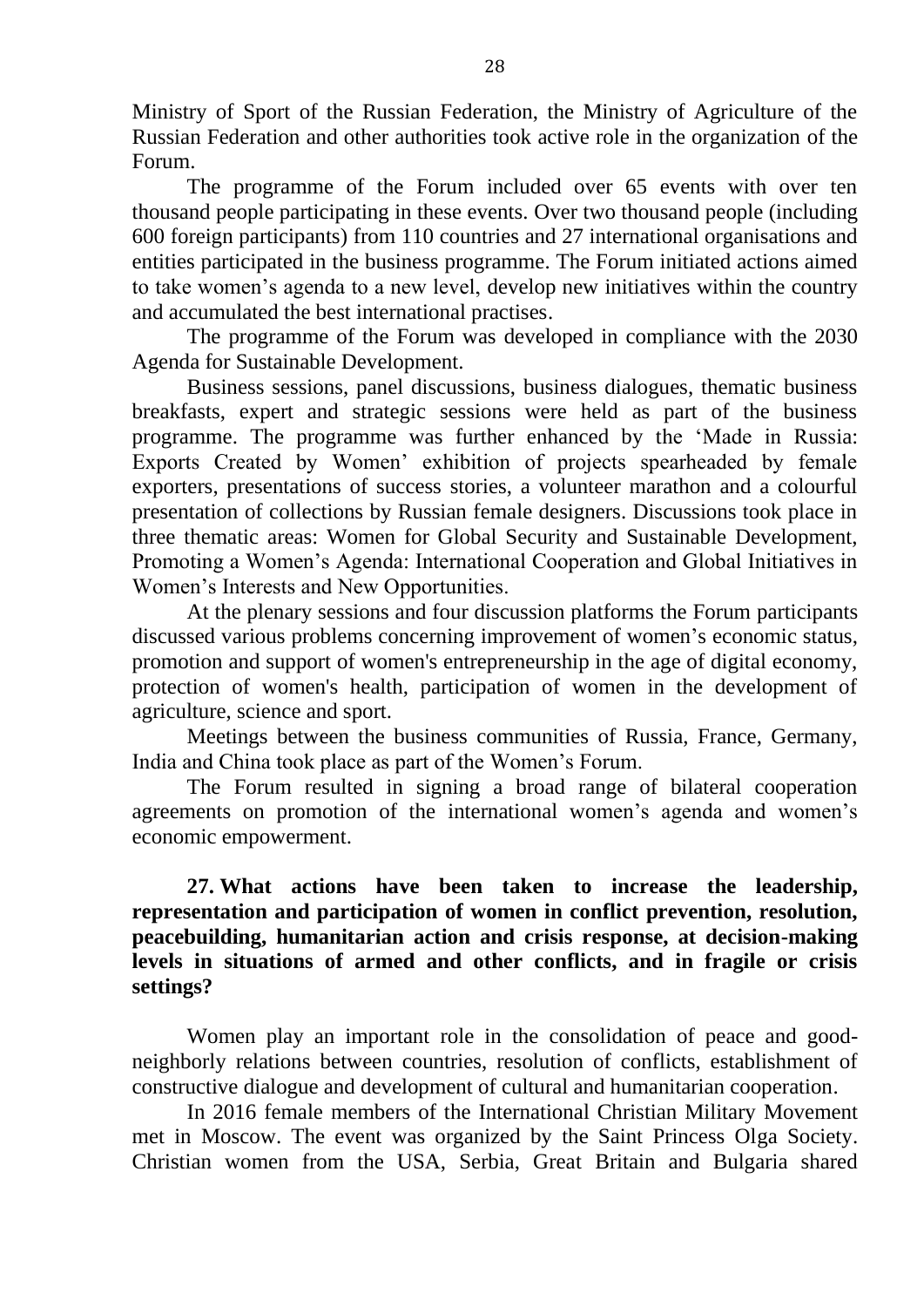information and experience about their missionary activities among military personnel.

In 2017 the First International Congress of Women of the Shanghai Cooperation Organization (SCO) and BRICS countries (Brazil, Russia, India, China and the Republic of South Africa) took place in Novosibirsk. The main focus was directed to the role of women in the modern society: cooperation in politics, economy, science, education and culture. Over 300 representatives of the women's organizations from SCO and BRICS countries participated in the event. Public-private dialogue "Women and Economy" was held within the Congress, organized with the support of the Ministry of Economic Development of the Russian Federation and the Committee for the Development of Women's Entrepreneurship "OPORA Russia". As an outcome of the Dialogue, an initiative of establishing the BRICS Business Women Alliance (WBA) for the purpose of support women's entrepreneurship on a regular basis was introduced by the Russian women's business.

The first meeting of the women's organizations from the Eurasian Economic Union member states was held in 2017. Female participants from Armenia, Belarus, Kazakhstan, Kirgizia, Moldavia and Russia discussed most relevant challenges related to the development of women's movement, national public policies concerning promotion of gender equality, empowerment of women's organizations necessary for sustainable development and implementation of the women, peace and security agenda among the post-soviet countries.

The participants discussed possibilities women's organisations have in the current situation, opportunities for expansion of business contacts among women's organisations in border territories, opportunities and resources women's organizations use for peacebuilding activities and sustainable development, and current traditions and new prospects concerning collaboration among the CIS women's organisations for sustainable development.

In 2018 the number of participants increased after Azerbaijan and Tajikistan joined the meeting.

In 2017 the Women's Union of Russia hosted the joint Forum in Moscow between Russia and Belarus, Union of women's forces to support civil initiatives and projects. The participants of the Forum shared best practices and discussed plans for further collaboration. The speakers all agreed that women in Russia and Belarus were ready to take active participation in people-to-people diplomacy, promote by all means the strengthening of family unit as a foundation of a prosperous state, promote parental responsibility and protection of childhood, developing positive relationships across generations, vindication of historical facts, and create opportunities for self-fulfillment and participation of women at decision-making levels. The Forum resulted in signing the Bilateral Agreement on Collaboration between the Women's Union of Russia and the Belarusian Union of Women.

In 2018 the Women's Union of Russia gathered representatives of the CIS women's organizations for the international meeting on "Collaboration between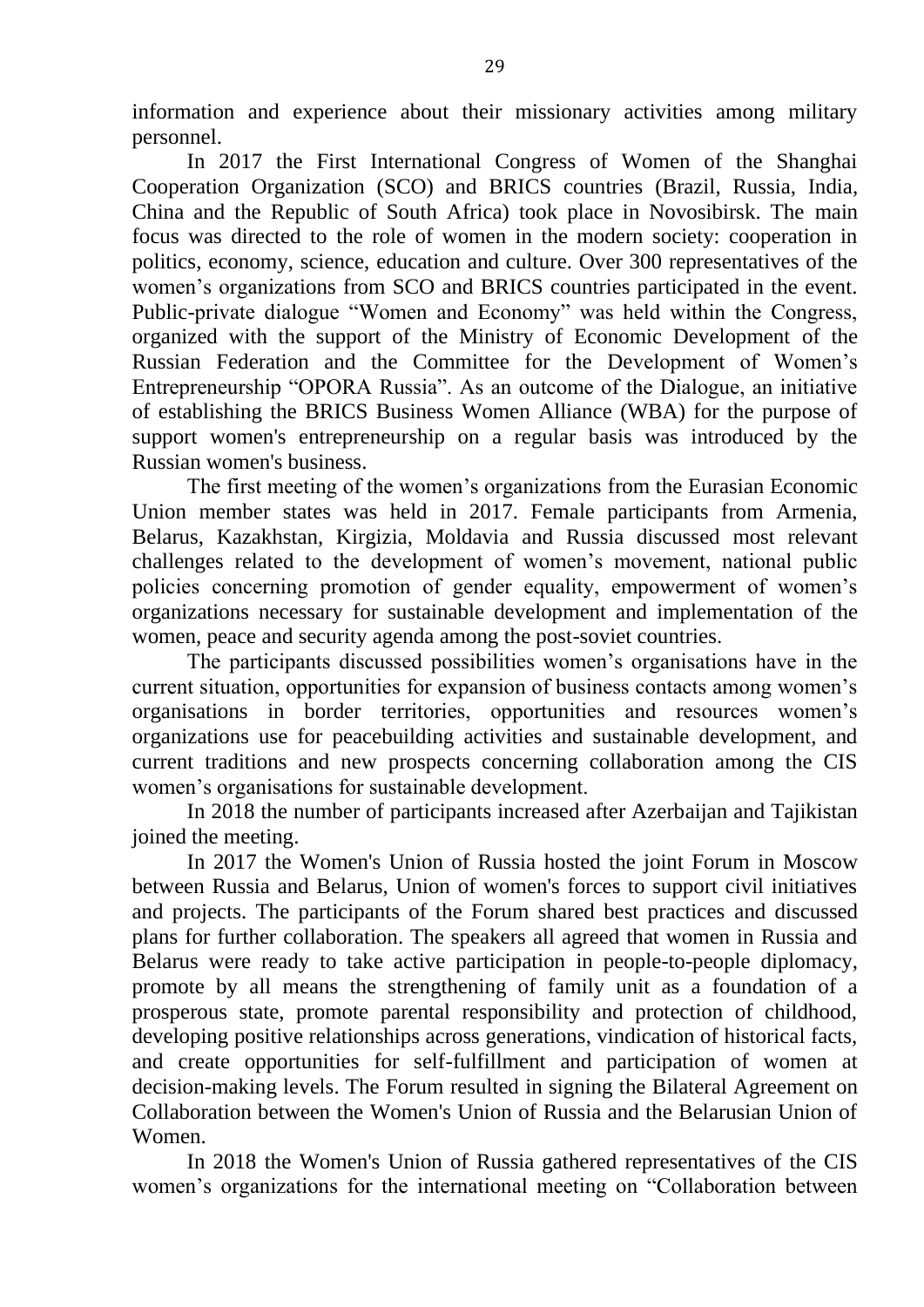CIS women's organizations for peace and stability in order to ensure sustainable development".

The first session of the International Women Governors Club and the summit of Women Diplomats were held within the framework of the Second Eurasian Women's Forum. The participants discussed opportunities and obstacles female diplomats come across with in different countries, and also shared their experiences in promoting peace and security.

### **28. What actions has the country taken to enhance judicial and nonjudicial accountability for violations of international humanitarian law and violations of the human rights of women and girls in situations of armed and other conflicts or humanitarian action and crisis response?**

We believe that this question concerns countries involved in armed conflicts or engaged in post-conflict peacebuilding, therefore they carry major responsibility for providing protection to all their citizens in their territory as well as within their jurisdiction.

### **29. What actions have been taken to eliminate discrimination against and violations of the rights of the girls?**

The Order of the Government of the Russian Federation dated 22 March 2017 No.520-r established the Concept of development of system for prevention of neglect and juvenile delinquency for the period up to 2020, providing directions to take and ways and means to use in order to improve and develop a system for prevention of neglect and juvenile delinquency. The system is aimed to promote positive environment for successful social integration (re-integration) and encourage personal development, self-identification and responsible attitude towards life.

The Order of the Government of the Russian Federation dated 31 August 2016 No.1839-r approved the Concept of early assistance development in the Russian Federation for the period up to 2020 together with the relevant plan of activities. The concept shall establish conditions leading to provision of early assistance services at interdepartmental level leading to early detection of health disorders and disabilities, optimal development and adaptation of children, social integration of families and children, prevention and reduction of disability evidence, improvement of physical and mental health and provision of access to education for children belonging to the target group.

In 2017 the Ministry of Education and Science approved the Concept of educational psychological services development in the Russian Federation for the period up to 2025. The main scope of psychological services is to provide professional (psychological, pedagogical and social) solutions to strategic goals and objectives development for the development of education in the Russian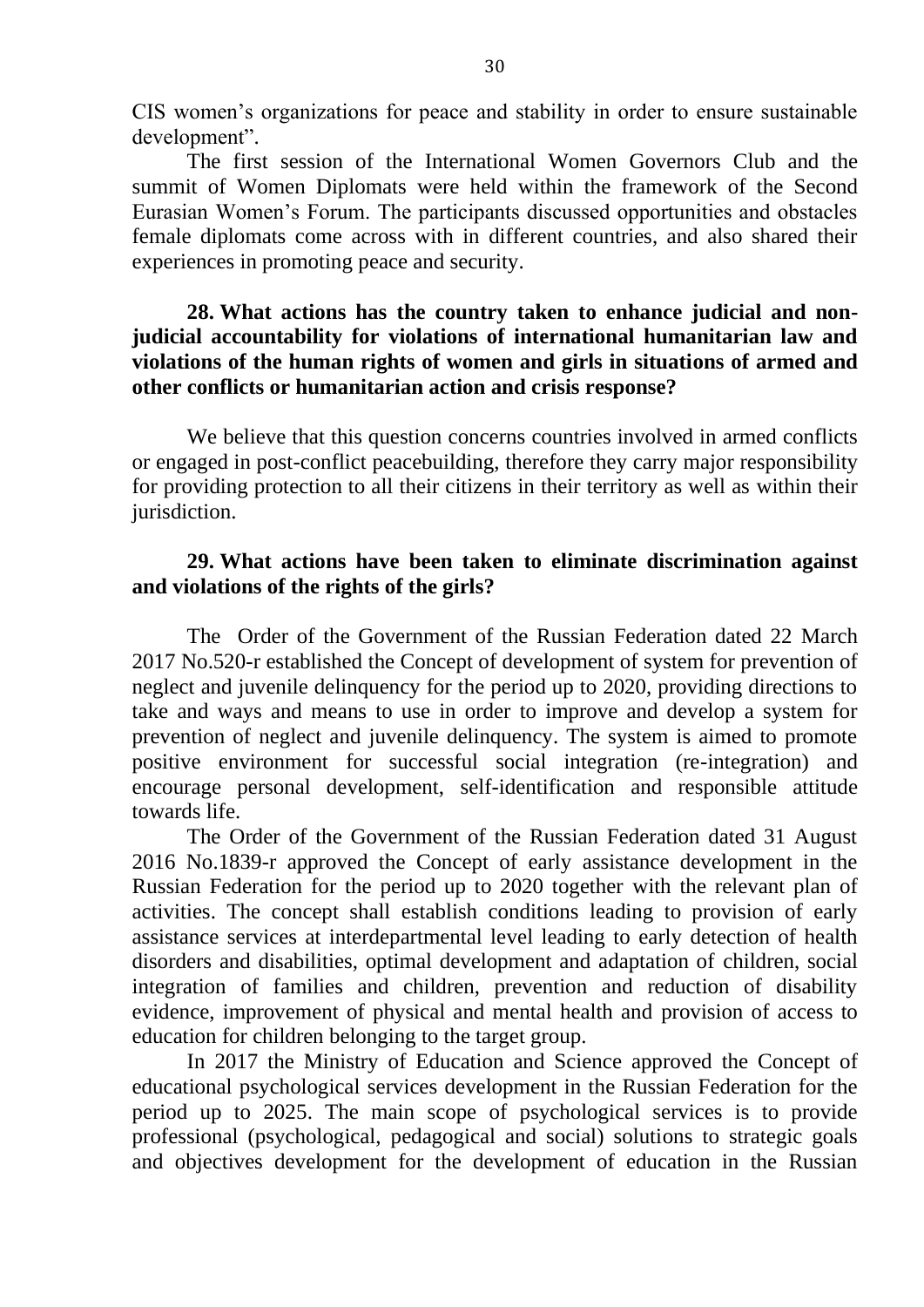Federation, aimed to protect and improve health of students and reduce risks of maladaptation and negative socialisation.

In 2017 amendments to pension legislation were introduced to provide additional social support to children of unknown parentage. Pursuant to the Federal law dated 18 July 2017 No.162-FZ on Amendments to the Federal Law on State Pension Provision in the Russian Federation dated 1 January 2018, a new type of social pension was introduced concerning children of unknown parentage. The pension is provided during the period of incapacity for work or until a child is matched for adoption. Therefore, rights of children of unknown parentage concerning social pension were equated with the rights of children who lost both or the sole breadwinner.

#### **Environmental conservation, protection and rehabilitation**

#### **30. What actions have been taken to integrate gender perspectives and concerns into environmental policies?**

In 2019 the Government started implementation of the Ecology National Project, intended to implement effective management of industrial and consumer waste, reduce air pollution in large industrial cities, increase quality of drinking water used by the population, including citizens living in areas not equipped with a modern water supply systems, conserve biodiversity, including establishment of specially protected areas, implement ecological restoration of water bodies, such as the Volga river, preserve unique aquatic ecosystems, including lake Baikal and Teletskoye, ensure balance between forest lost and gain. The National Project includes 11 Federal Programmes, such as Clean Country, Clean Air, Clean Water, Restoration of the Volga, Preservation of Baikal, Preservation of Unique Aquatic Ecosystems, Conservation of Biodiversity and Development of Ecotourism, Preservation of Forests and other programmes.

The seminar on Environmental SDGs indicators took place in Moscow in 2019. The Seminar was organized by the Federal State Statistics Service and the United Nations Environment Programme (UNEP) to discuss methodological development of the environmental SDGs indicators and national and preparation of international recommendations in this area. Experts from the following organizations participated in the seminar: the United Nations Environment Programme, the UN Economic Commission for Europe (UNECE), the Organization for Economic Cooperation and Development (OECD), the International Union for Conservation of Nature (IUCN), the Food and Agriculture Organization of the United Nations, the Federal State Statistics Service (Rosstat), the Ministry of Foreign Affairs of the Russian Federation (MFA Russia), environmental agencies (the Ministry of Natural Resources and Environment of the Russian Federation, the Federal Water Resources Agency, the Federal Service for Hydrometeorology and Environmental Monitoring of Russia), the Ministry of the Russian Federation for Civil Defence, Emergencies and Elimination of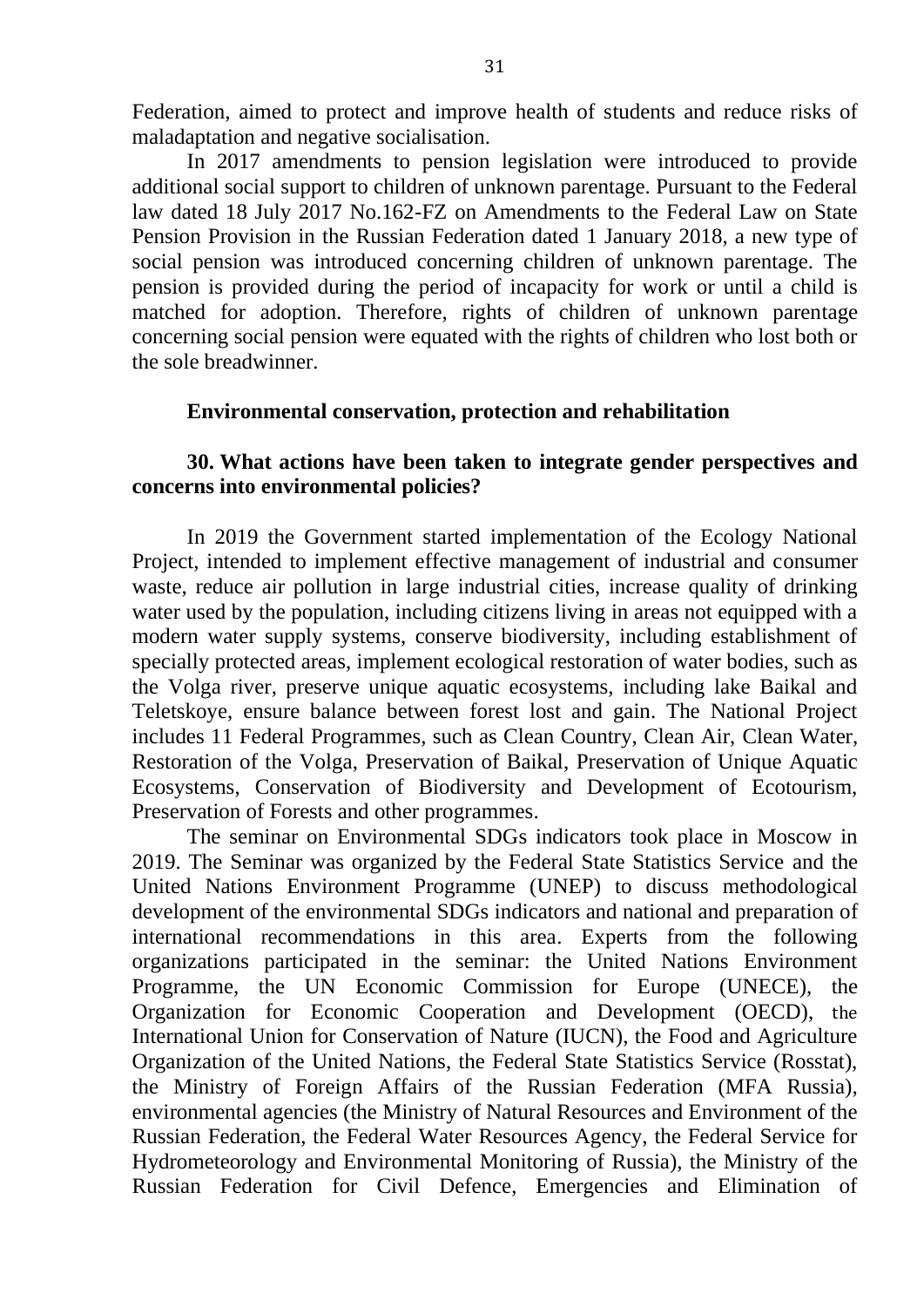Consequences of Natural Disasters, the analytical Center for the Government of the Russian Federation, representatives of the academic community and nongovernmental organizations. The key issues discussed during the seminar included needs and possibilities of Russia concerning development of the national set of SDGs indicators related to generation and management of waste, air pollution, water resources, climate change, biodiversity and protection of natural areas. This work shall result in increased number of ecological indicators developed in compliance with the international recommendations which will then be used to evaluate SDGs implementation in Russia.

The Russian delegation participated in the BRICS Women Parliamentarians' Forum (20-21 August 2016, Jaipur, India) organized within the framework of international cooperation. During the meeting delegates discussed social and economic development issues faced by member countries, implementation of SDGs, international climate change cooperation.

The Project "Clean House, Clean Country, Clean Planet" is currently implemented by the Women's Union of Russia. The Project includes various activities aimed to promote and encourage development of environmentally friendly habits, positive attitude towards nature and habitat conservation; to raise awareness of governmental and non-governmental organisations towards negative impact on public health caused by violation of environmental standards and regulations; to promote favourable habitat and positive attitude towards nature (national projects: Ecological-patriotic Project on Preservation of Nature, Culture and Traditions of the Republic, the Republic of Adygeya; National Motor Race "Saving water and land for future generations", the Republic of Bashkortostan; Environmental project competition "Clean City", Amur Region; "Collect Paper and Save Trees", Zabaykalsky Krai; Instil good habits of environmental responsibility in the younger generation and promote nature conservation movement, Novosibirsk Region).

#### **31. What actions have been taken to integrate gender perspectives into policies and programmes for disaster risk reduction, climate resilience and mitigation?**

The national programme on Protection of the population and territories from emergency situations, implementation of fire and water safety regulations (for the period of 2013-2020) is currently implemented by authorities. This programme is aimed to raise the level of protection against emergency situations, improve fire and water safety, including protection from threats and risks during peacetime and wartime; to plan effective budget management of funds provided at various levels and by various economic entities to address priority objectives related to the protection of the population and territories during peacetime and wartime; to ensure further development of the national public alert and warning systems at the public gathering places, including development of the information and telecommunication infrastructure for emergency risk management systems; to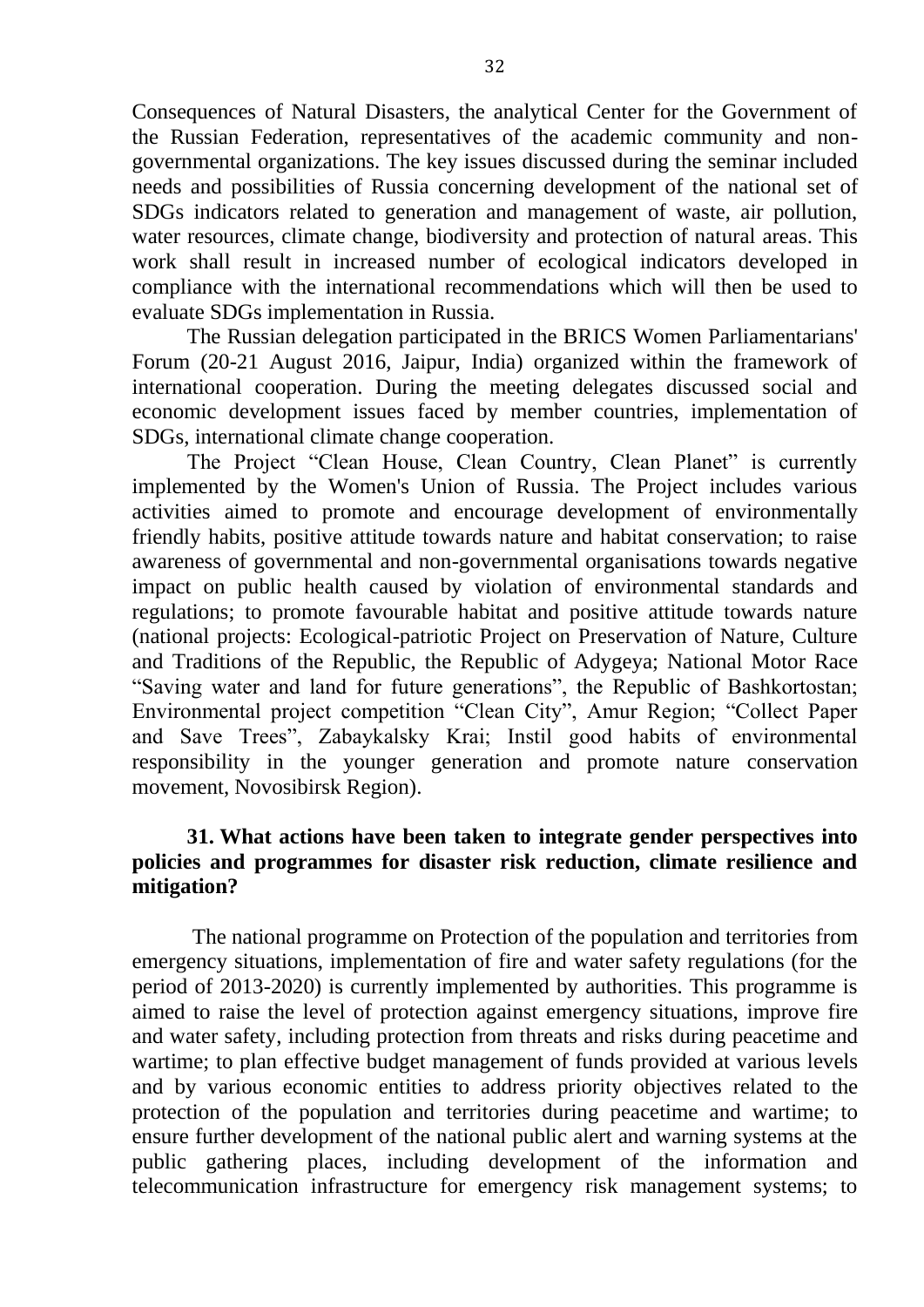develop a monitoring system for disaster prevention and emergency; to enhance protection efficiency of the population, territories and infrastructure during implementation of large infrastructure projects taking into consideration regional natural climatic conditions; to prevent fire and control the risks and impacts of fire, including protection of the population and critical infrastructure against fire.

The Government provides medical, financial, social and other types of support, such as replacement of lost documents, to victims (men and women) of natural disasters.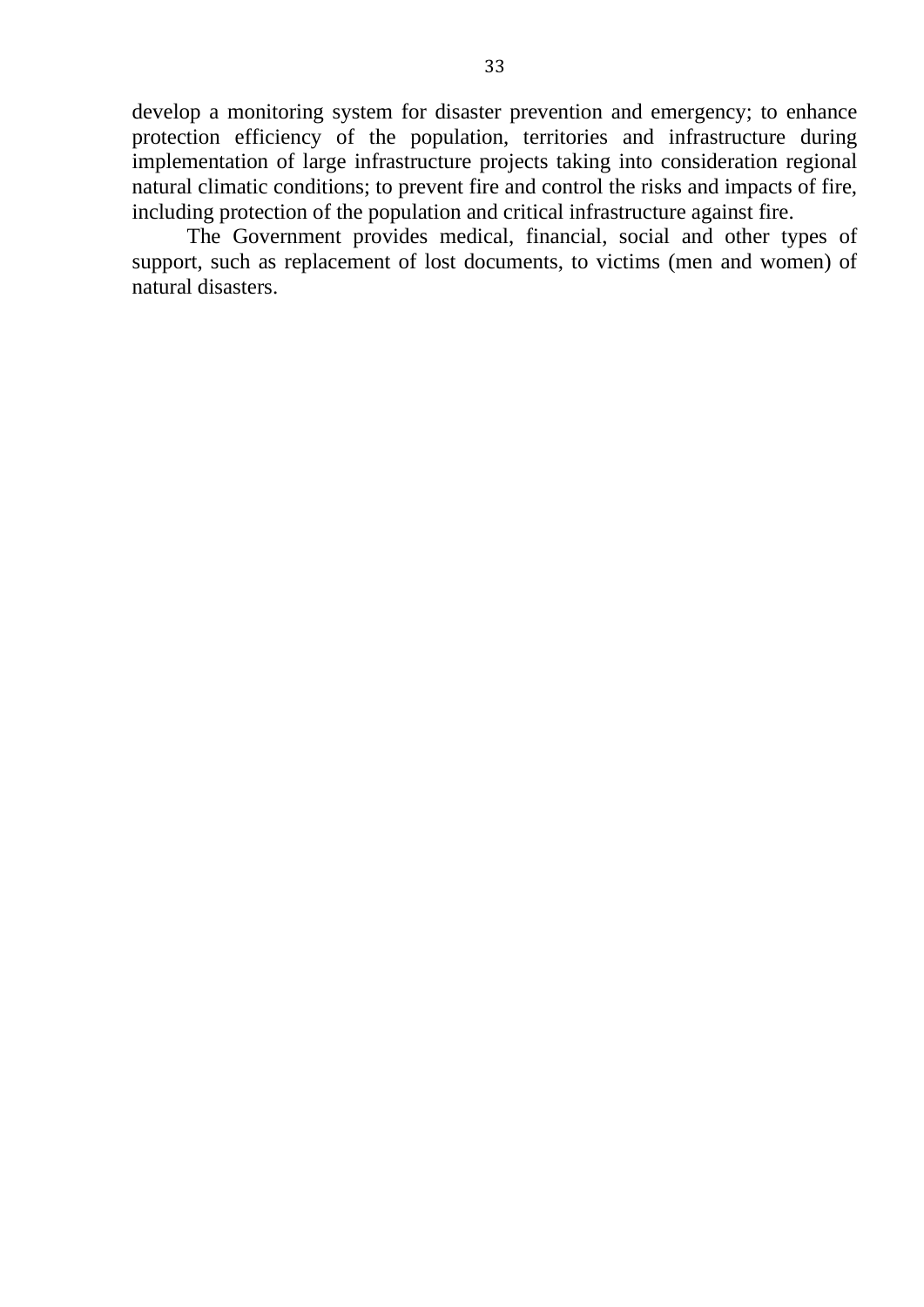#### **Section Three: National institutions and processes**

#### **32. What is the current national machinery for gender equality and the empowerment of women? What is its standing within Government?**

The current national machinery responsible for promotion and achievement of gender equality in the Russian Federation is represented at various levels by different federal authorities, government authorities of the constituent entities and local authorities.

The Order of the Government of the Russian Federation dated 28 December 2016 No.1520 endorsed establishment of the Coordination Council for implementation of the National Action Strategy for Women in order to ensure effective collaboration between federal authorities, government authorities of the constituent entities, local authorities, non-governmental organizations, academic institutions and other organizations involved in the implementation of the aforementioned strategy.

Pursuant to the Order of the Government of the Russian Federation dated 31 December 2016 No.2929-r, the board of the Coordination Council for implementation of the Strategy was approved and included members of the the Federation Council of the Federal Assembly of the Russian Federation, deputies of the State Duma of the Federal Assembly of the Russian Federation, senior officials of the constituent entities of the Russian Federation (heads of the supreme executive bodies), representatives of the federal executive authorities and nongovernmental organizations. The Chairperson of the Coordination Council is the Deputy Prime Minister of the Russian Federation.

**33. Is the head of the national machinery a member of the institutional process for SDGs implementation (e.g. inter-ministerial coordinating office, commission or committees)?**

No, she is not.

#### **34. Are there formal mechanisms in place for different stakeholders to participate in the implementation and monitoring of the Beijing Declaration and Platform for Action and the 2030 Agenda for Sustainable Development?**

The Government of the Russian Federation ensures, within the limits of its authority, implementation of the respective international obligations, oversees systematic monitoring of the implementation of these obligations by the executive authorities and constituent entities of the Russian Federation.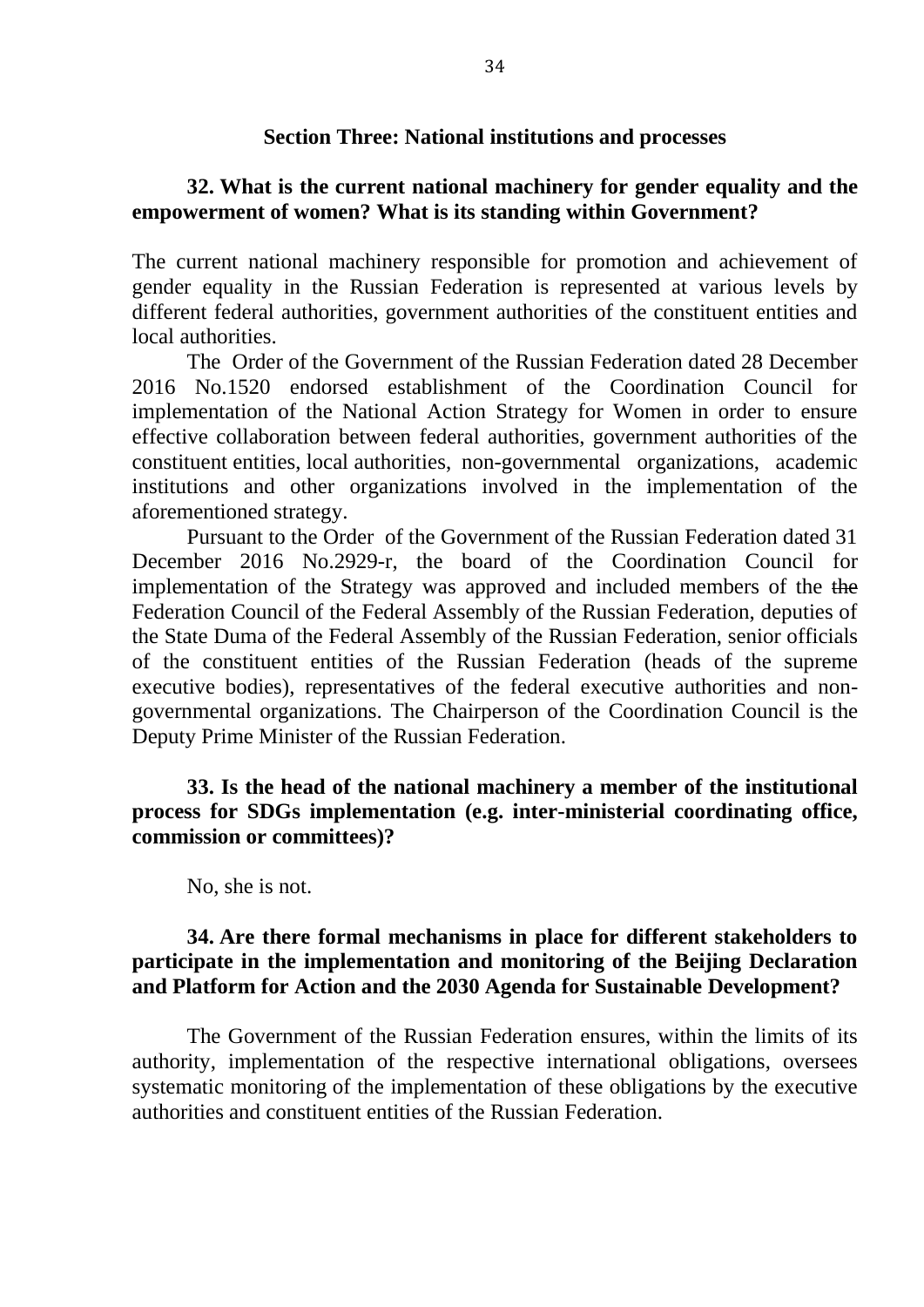**35. Is gender equality and the empowerment of all women and girls included as a key priority in the national plan/strategy for SDGs implementation?**

No, it is not, as the promotion of gender equality is just one of the 17 Sustainable Development Goals and there is pursued comprehensively.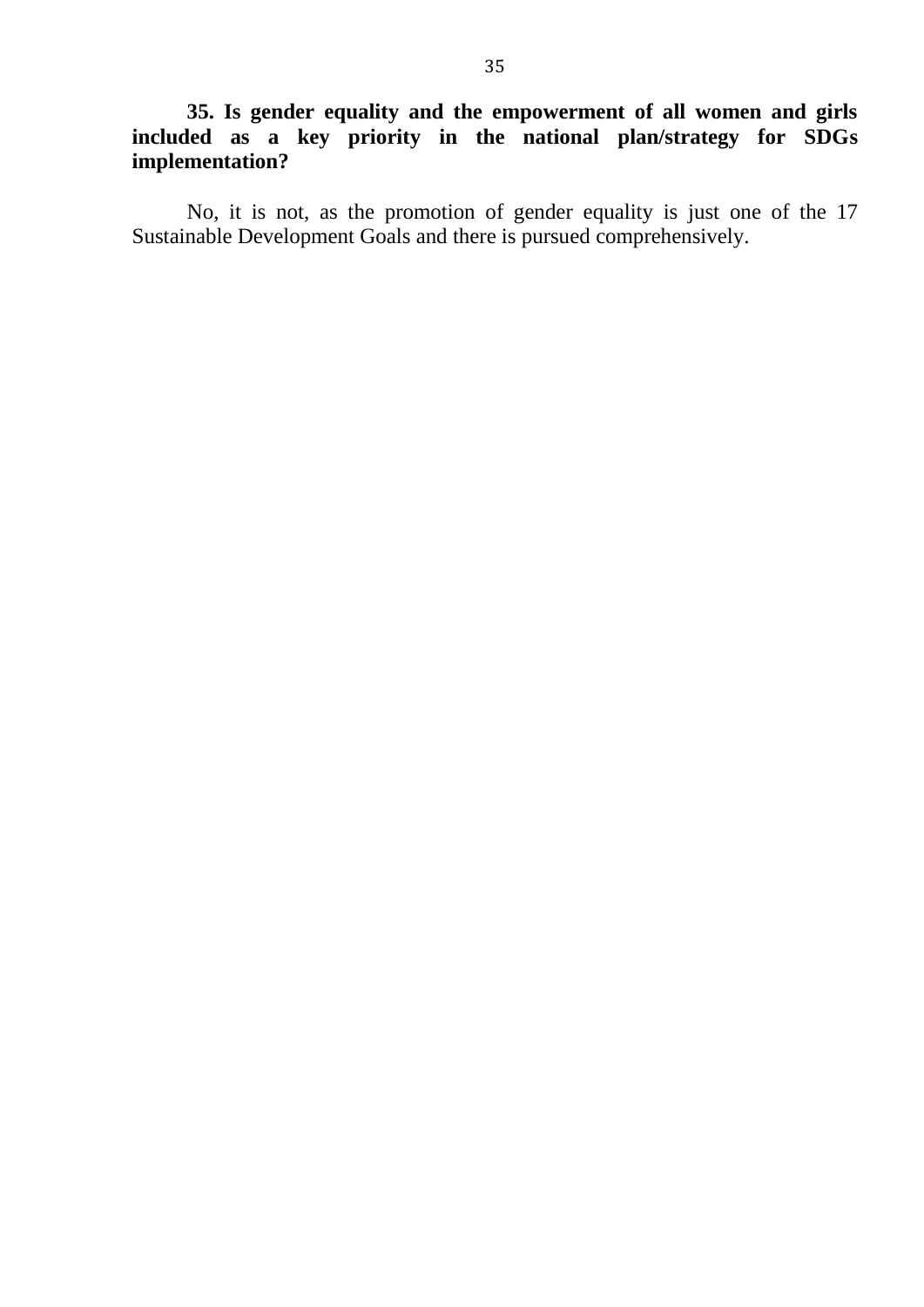#### **Section Four: Data and statistics**

#### **36. What are the top three areas in which the country has made most progress when it comes to gender statistics at the national level?**

The Russian Federation implements the sample survey system to identify socio-demographic issues and collect reliable statistical information on the living conditions of various demographic and socio-economic groups and segments of the population, including children of all ages.

The sample survey system includes the following categories: income of the population and participation in social programmes; quality and availability of services in the fields of education, healthcare, social services and national employment promotion; family planning; health status of the population; diet of the population; distribution of daily time fund of the population; employment of migrant labour; participation by the population in lifelong learning; graduate employability and comprehensive monitoring of the living conditions of the population.

Data collected during sample surveys disaggregated by sex, including specific information on male and female representatives of various age groups, categories of participation in the workforce, level of education and other.

#### **37. Which are top three priorities for strengthening national gender statistics over the next five years?**

Pursuant to the Order of the Government of the Russian Federation dated 31 December 2018 No.3052-r indicators used for monitoring social and economic development in the Russian Federation, necessary for monitoring implementation of the national projects indicators were introduced in the Federal plan of statistical works.

The government surveillance system is supplemented by a range of new indicators, such as healthy life expectancy, percentage of citizens with a healthy lifestyle, percentage of citizens engaged in regular physical activity and sport. Rosstat will monitor statistical changes of the aforementioned indicators, including indicators disaggregated by sex.

#### **38. Have you defined a national set of indicators for monitoring progress on the SDGs?**

In December 2016 the Interdepartmental Working Group on Climate Change and Sustainable Development under the Presidential Executive Office was established to ensure smooth cooperation between federal executive agencies, different government authorities, non-governmental organizations, academic institutions and other organisations.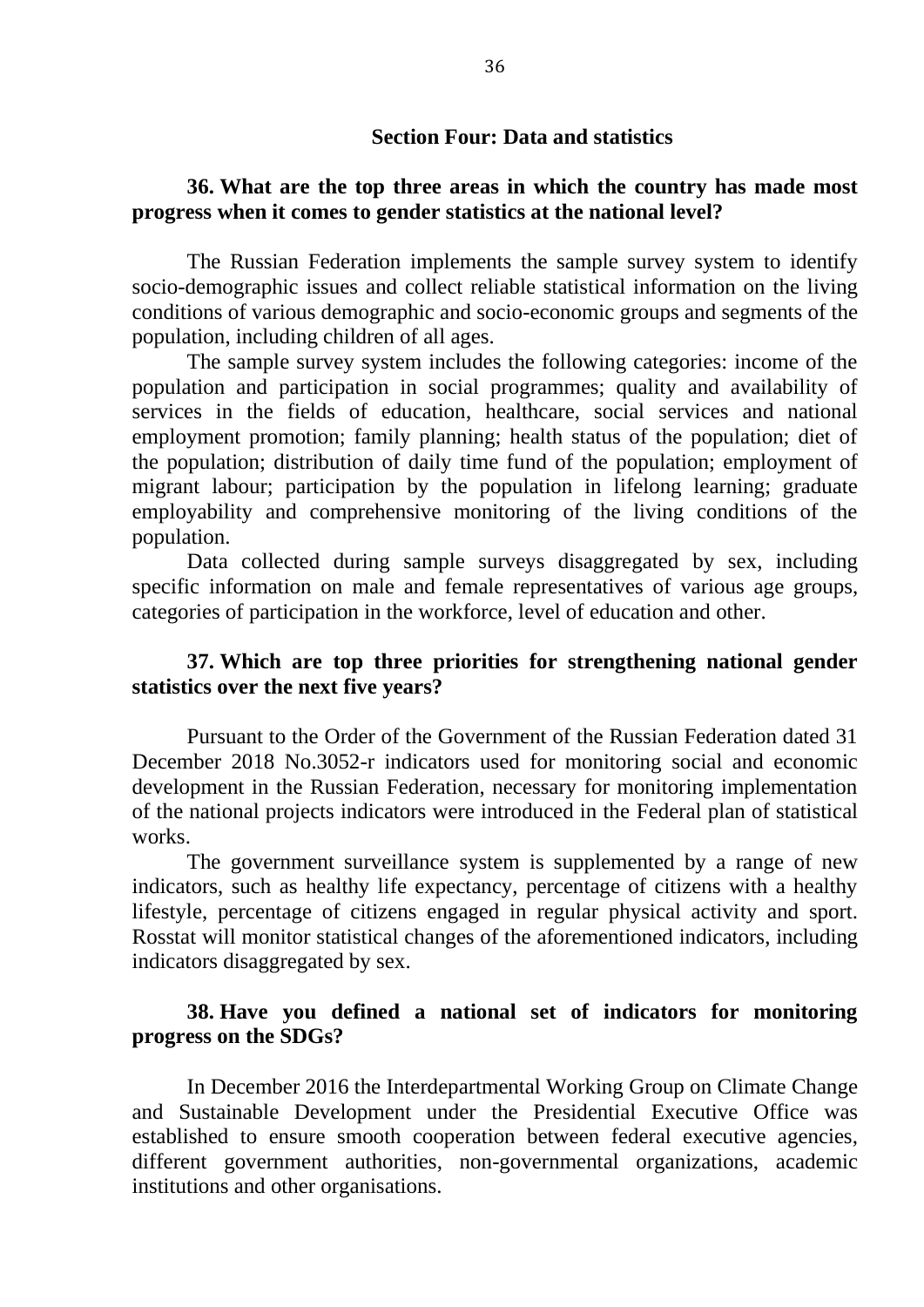Pursuant to the Order of the Government of the Russian Federation dated 6 June 2017 No.1170-r, Rosstat was authorised to coordinate activities of the federal authorities engaged in collection and submission of official statistics on implementation of Sustainable Development Goals in the Russian Federation to international organisations as per recognised international standards for exchange of statistical information.

Russia defined a national set of SDGs indicators which was included in the Federal plan of statistical works. The Order of the Government of the Russian Federation dated 23 September 2017 No.2033-r on "Federal plan of statistical works" introduced adoption of section 2.8 on implementation of Sustainable Development Goals in the Russian Federation, which included 90 SDGs implementation indicators, such as:

- Proportion of population below the international poverty line, by sex, age, employment status and geographical location (urban/rural) (1.1.1);

- Proportion of population living below the national poverty line, by sex and age (1.2.1);

- Percentage of consolidated budget expenditure of the Russian Federation on education, health and social protection  $(1.a.2)$  – by geographical location (urban/rural) in the Russian Federation;

- Prevalence of undernourishment  $(2.1.1)$  – by sex, age and income in the Russian Federation;

- Prevalence of stunting (height for age <-2 standard deviation from the median of the World Health Organization (WHO) Child Growth Standards) among children under 5 years of age  $(2.2.1)$  – by geographical location (urban/rural) in the Russian Federation;

- Prevalence of malnutrition (weight for height  $\geq +2$  or  $\leq -2$  standard deviation from the median of the WHO Child Growth Standards) among children under 5 years of age, by type (wasting and overweight)  $(2.2.2)$  – by geographical location (urban/rural) in the Russian Federation;

- Maternal mortality ratio  $(3.1.1)$  – by geographical location (urban/rural) in the Russian Federation;

- Proportion of births attended by skilled health personnel (3.1.2) – in the Russian Federation;

- Under-five mortality rate (3.2.1) – by geographical location (urban/rural) in the Russian Federation;

- Number of new HIV infections per 1,000 uninfected population, by sex, age and key populations  $(3.3.1)$  – in the Russian Federation;

- Tuberculosis incidence per 100,000 population (3.3.2) – by sex and age in the Russian Federation;

- Mortality rate attributed to cardiovascular disease, cancer, diabetes or chronic respiratory disease  $(3.4.1)$  – by geographical location (urban/rural), sex and age in the Russian Federation;

- Suicide mortality rate (3.4.2) – by geographical location (urban/rural), sex and age in the Russian Federation;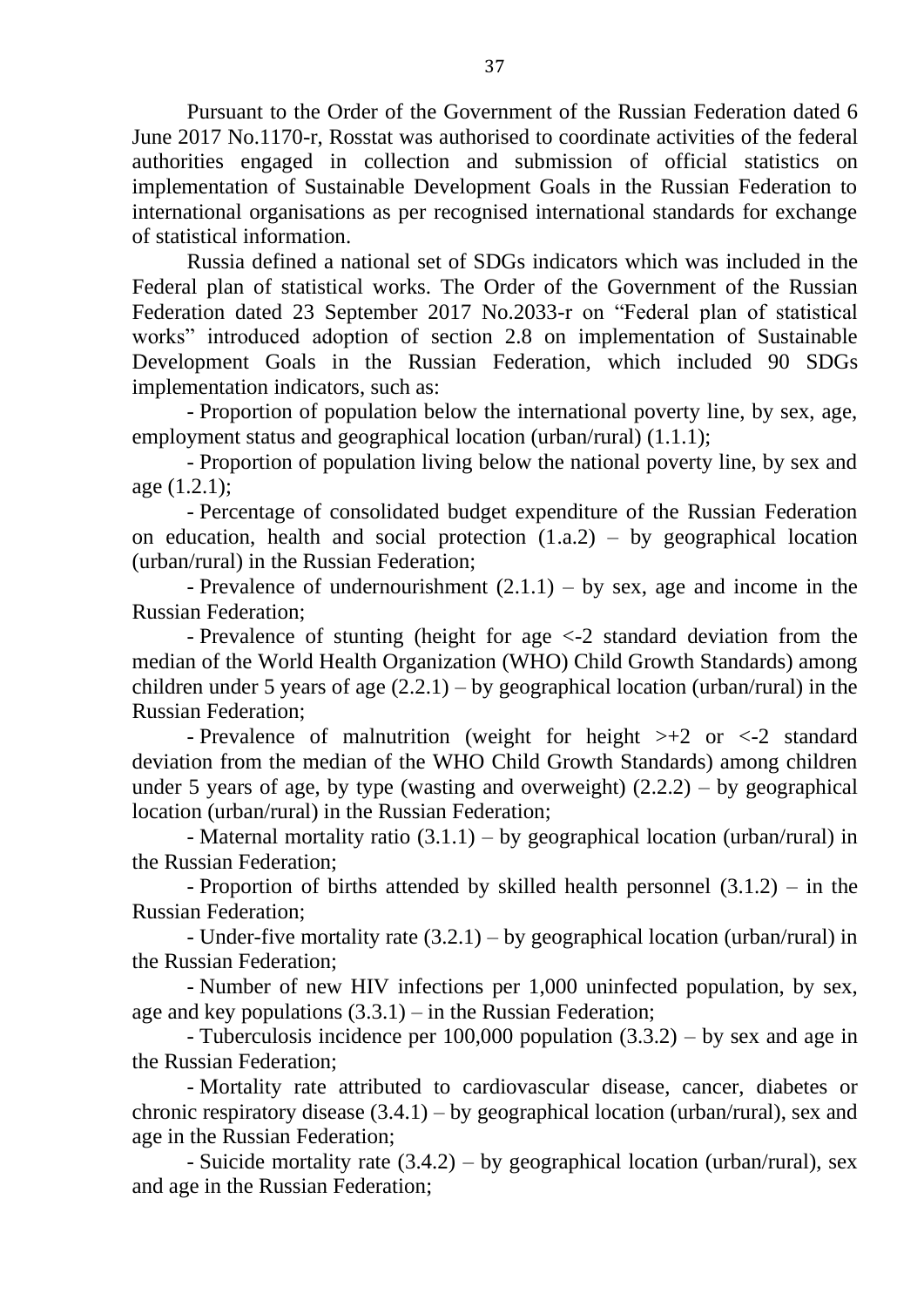- Death rate due to road traffic injuries  $(3.6.1)$  – by geographical location (urban/rural), sex and age in the Russian Federation;

- Proportion of women of reproductive age (aged 18-44 years) who have their need for family planning satisfied with modern methods  $(3.7.1) - by$ geographical location (urban/rural) and age in the Russian Federation;

- adolescent birth rate (aged 10-14 years; aged 15-19 years) per 1,000 women in that age group  $(3.7.2)$  – by geographical location (urban/rural) and age in the Russian Federation;

- Mortality rate attributed to unintentional poisoning (3.9.3) – by geographical location (urban/rural), sex and age in the Russian Federation;

- Age-standardized prevalence of current tobacco use among persons aged 15 years and older  $(3.a.1)$  – by geographical location (urban/rural), sex and age in the Russian Federation;

- Proportion of youth and adults with information and communications technology (ICT) skills, by type of skill  $(4.4.1)$  – by geographical location (urban/rural), sex and age in the Russian Federation;

- Proportion of time spent on unpaid domestic and care work, by sex, age and location  $(5.4.1)$  – by geographical location (urban/rural), sex and occupation in the Russian Federation;

- Proportion of seats held by women in (a) national parliaments and (b) local governments  $(5.5.1)$  – in the Russian Federation;

- Proportion of women in managerial positions (5.5.2) – in the Russian Federation;

- Proportion of individuals who own a mobile telephone, by sex  $(5.b.1) - in$ the Russian Federation;

- Proportion of informal employment in non-agriculture employment, by sex  $(8.3.1)$  – in the Russian Federation:

- Average hourly earnings of female and male employees, by occupation, age and persons with disabilities  $(8.5.1)$  – in the Russian Federation;

- Unemployment rate, by sex, age and persons with disabilities (8.5.2) – in the Russian Federation;

- Proportion of youth (aged 15-24 years) not in education, employment or training  $(8.6.1)$  – by geographical location (urban/rural) and sex in the Russian Federation;

- Proportion and number of children aged 5-17 years engaged in child labour, by sex and age  $(8.7.1)$  – by geographical location (urban/rural), sex, age and income in the Russian Federation;

- Frequency rates of fatal and non-fatal occupational injuries, by sex and migrant status  $(8.8.1)$  – by sex in the Russian Federation;

- Proportion of adults (15 years and older) with an account at a bank or other financial institution or with a mobile-money-service provider  $(8.10.2) - by$ geographical location (urban/rural), occupation, sex, age, income and level of education in the Russian Federation;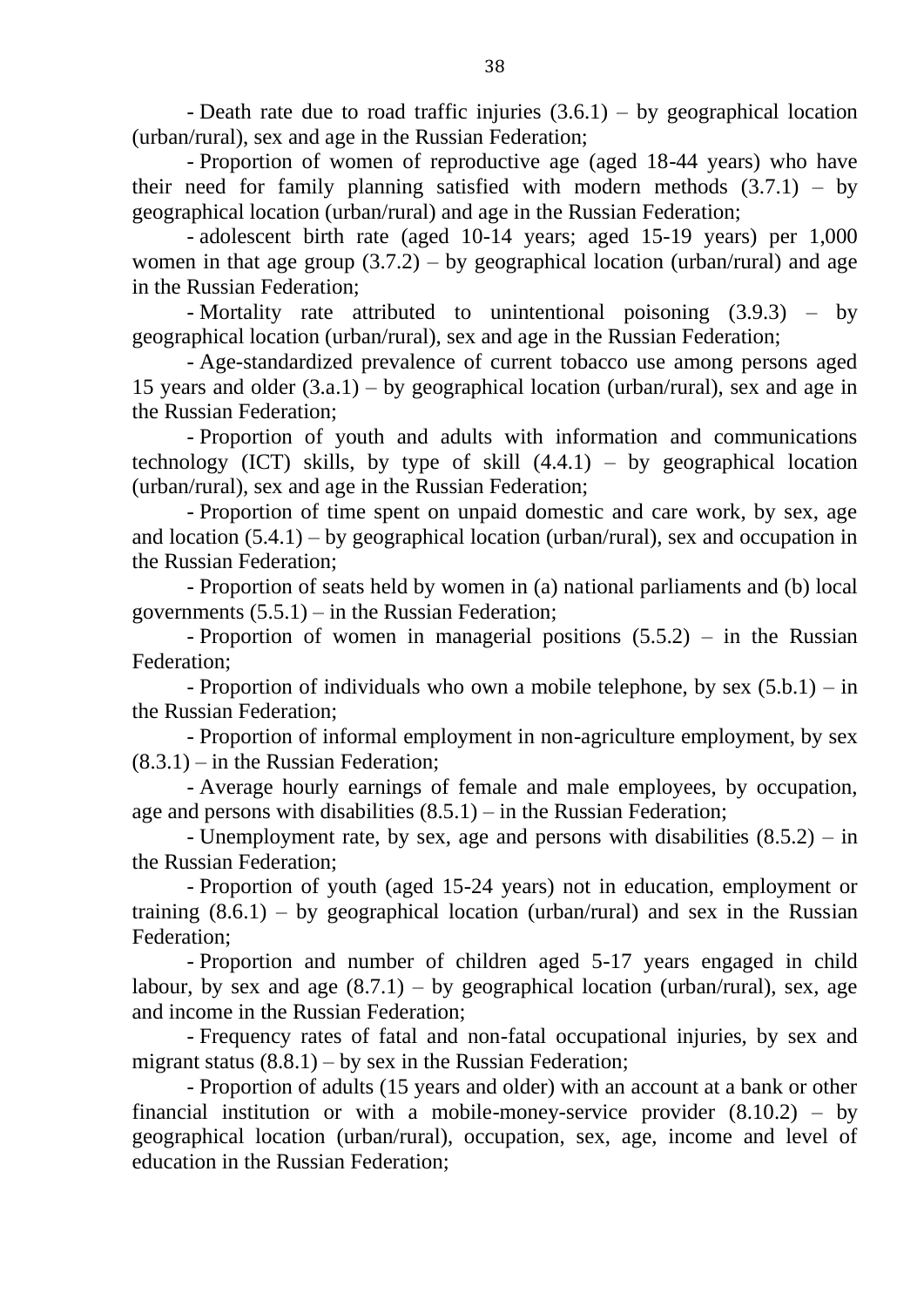- Fixed Internet broadband subscriptions per 100 inhabitants, by speed  $(17.6.2)$  – by geographical location (urban/rural), sex and age in the Russian Federation;

- Proportion of individuals using the Internet (17.8.1) – by geographical location (urban/rural), sex and age in the Russian Federation.

## **39. Has data collection and compilation on SDG 5 indicators and on gender-specific indicators under other SDGs begun?**

Please refer to point 36.

As from 2016 information on the following new indicators is identified and published on a quarterly basis in the Labour Force Sample Survey statistical bulletin (including specific data on women):

- Potential labour force;

- Combined rate of unemployment and potential labour force; number of individuals engaged in own-use production work and hours actually worked by these individuals;

- Number of individuals engaged in voluntary activities / as volunteers;

- Number of individuals engaged in unpaid work during vocational training.

2017 Sample observation survey of national family planning included specific questions which helped to extract data used for determining the following indicators: Proportion of women of reproductive age (aged 15-49 years) who have their need for family planning satisfied with modern methods (SDG 3.7.1 indicator) and Proportion of women aged 20-24 years who were married or in a union before age 15 and before age 18 (SDG 5.3.1 indicator).

2018 Sample survey on behavioral factors influencing health of the Russian population included sections with questions such as "III. Adult Health and Lifestyle" and "IX. HIV/AIDS Awareness".

2019 Survey on income and social programme participation included the following questions:

- On beneficiary of monthly childcare allowance paid following a birth or adoption of the first child (until the child reaches the age of 18 months);

- On beneficiary of monthly childcare allowance paid following a birth or adoption of the second child (until the child reaches the age of 18 months) using maternity capital funds;

- Оn entitlement to maternity leave at the mother's place of work (rights of working women related to pregnancy and birth).

Questions on women's position in political, economic, social and cultural spheres were added to the programme of the 2018 Integrated survey of population living standards.

More questions related to participation in trade union associations, nonprofit, voluntary and charity organisations, social movements, initiatives and other self-regulatory organisations were added.